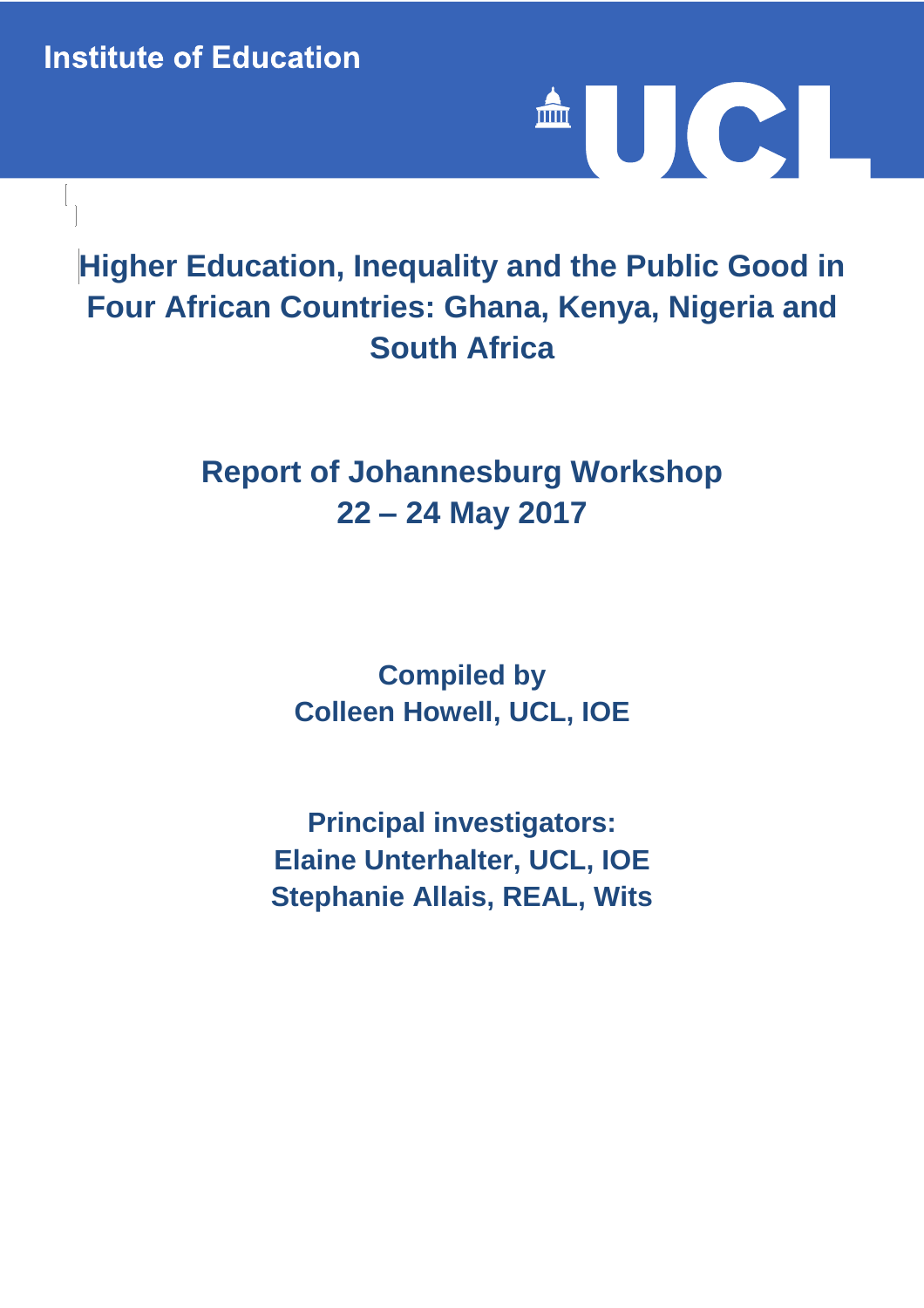### **Table of Contents**

|                                                                                                                 | 3 |
|-----------------------------------------------------------------------------------------------------------------|---|
| Emerging issues for the conceptualisation and implementation of the project 3<br>2.<br>3.1<br>3.2<br>3.3<br>3.4 |   |
| 3.                                                                                                              |   |
| 4.<br>Appendix D: Stakeholder discussion on potential interviewees in context21                                 |   |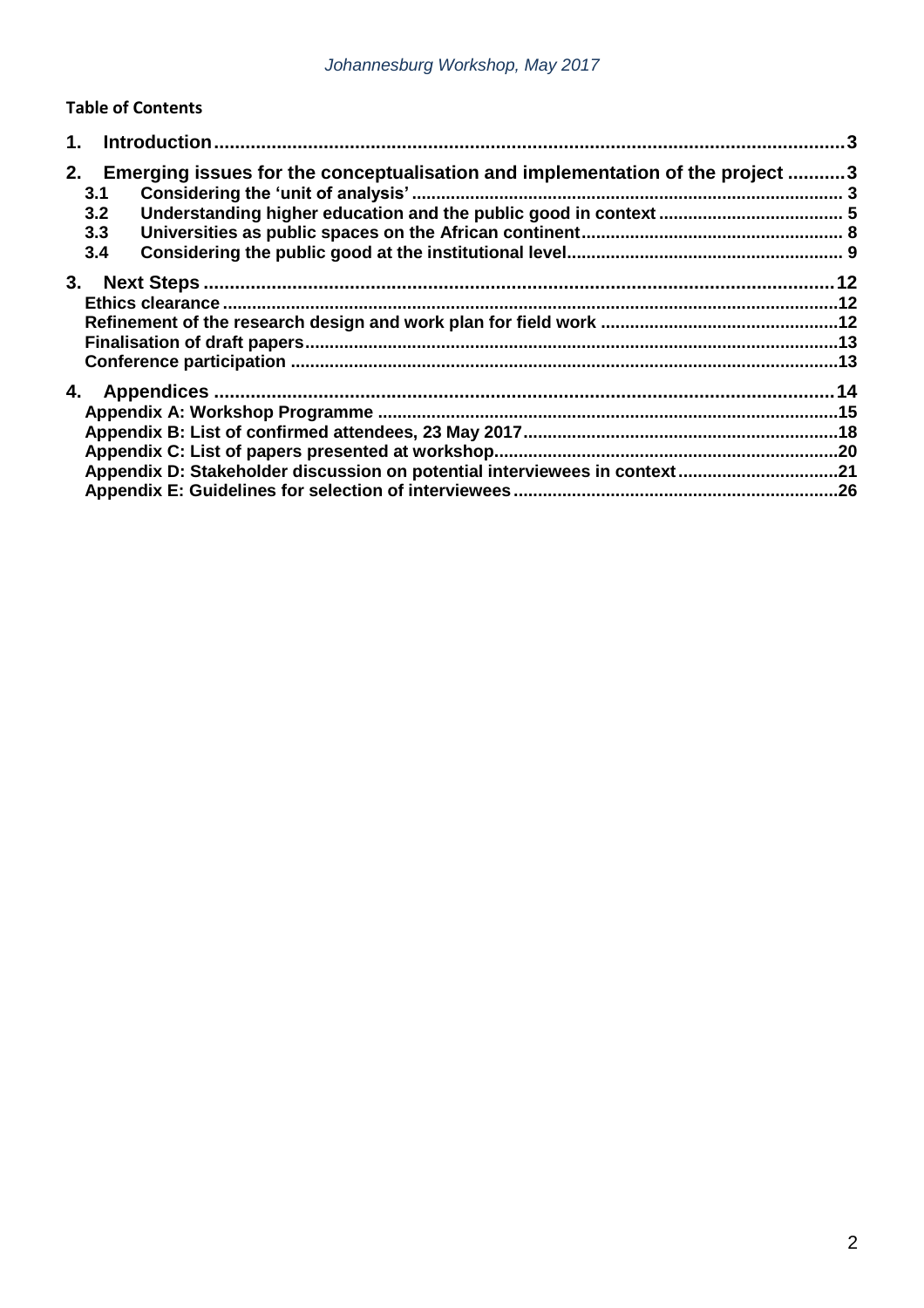# **1. Introduction**

This report provides a synthesised overview of the deliberations of the Project Workshop held in Johannesburg, South Africa from 22 to 24 May 2017 for the Economic and Social Research Council (ESRC) Newton/National Research Foundation (NRF) funded project, *Higher Education, Inequality and the Public Good in four African countries: Ghana, Kenya, Nigeria and South Africa.* The Workshop had two main purposes. As the first face-to-face meeting of the project since its start-up in December 2016, it was designed to provide an opportunity for indepth planning by the full, cross-country research team, particularly towards the refinement of the research steps and instruments, as well as the further development of the first set of research outputs. In addition, the Workshop was structured to include on the second day a Stakeholder Workshop. This day was aimed at bringing together key higher education stakeholders from the participating countries to engage with them around the conceptual and contextual framing of the project and to strengthen the research design. The three days were therefore designed to enable more in-depth planning for going forward with the project and to begin to facilitate stakeholder involvement in the research.

This report is aimed at providing an overview of the proceedings over the three days and, most importantly, drawing out the emerging issues from the Workshop for the project. It is therefore intended as both a record of key milestones within the project process and as a tool to assist in its further development and implementation. It has been organised into two main sections. The first discusses important themes that emerged out of the planning process and stakeholder engagement that are important for the project going forward, particularly towards deepening the conceptual thinking around the project, refining its research design and strengthening the planned research outputs. Discussion on and agreements reached on the next steps that need to be taken in the project are outlined in the second section. Attached to the report are also a number of appendices related to the workshop process and its outcomes.

# **2. Emerging issues for the conceptualisation and implementation of the project**

## **3.1 Considering the 'unit of analysis'**

A key question that emerged in the discussion at both the planning meeting and the stakeholder workshop was, as one participant put it, how do we understand the "unit of analysis"? Put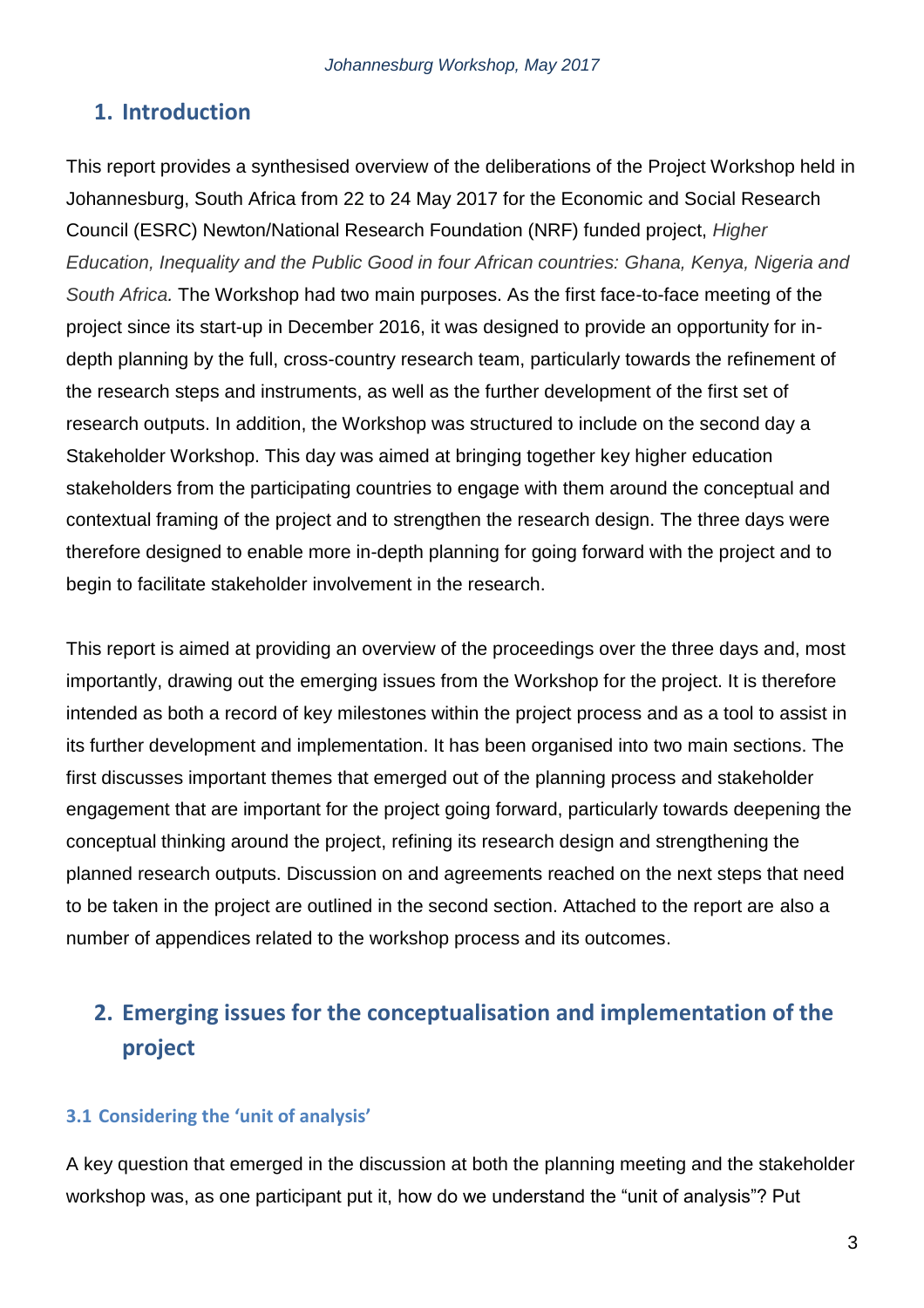simply, what do we mean by 'higher education' and thus how do we operationalize this understanding in the context of the project and the research process. It was recognised that despite an assumed homogeneity in the concept of higher education and its positioning within broader education systems, the nature and form of higher education differs across countries, including the four countries in this study. Especially important here are the different institutional forms and associated mandates that make up the higher education system in each country.

A number of participants argued that these parameters have been strongly informed by the historical development of higher education in each country, influenced in particular by the forms and conceptions of higher education provision dominant in the previous colonial power – that is, the English higher education system. However, it was further argued that the nature and form of higher education systems have also been shaped by particular political and economic imperatives underpinning government policy towards higher education at particular historical moments. For example, the post-independence 'national projects' in many African countries where universities were seen as key to building state capacity or the development of segregated universities to reproduce the social engineering of the apartheid system in South Africa. In the context of this project and the four countries focused on, these developments within higher education have also been impacted on by strong external forces, such as the structural adjustment imperatives of the World Bank in the 1980s. These imperatives, however they emerge, inform the national purposes that define the public mandates of higher education institutions, which may be different for different institutions.

What is important to the concerns of this project is that these differences in form and purpose impact directly on how the notion of higher education and the public good is understood and how institutions are "judged" in relation to their contribution (or not) to the public good. Thus, for example, how the contribution towards the public good of a university with a strong mandate or purpose towards the reproduction and development of technological skills and knowledge is understood or evaluated, may need to be understood differently to a university with a strong social science, liberal arts mandate. Also important to these concerns is the increasing involvement of the private sector in higher education, especially through the development of private universities – a trend that is very evident in Ghana, Nigeria and Kenya. In such a context, how can the contribution of a private university towards the public good be understood and 'judged' and how does this differ from or align to a broader conceptualisation of higher education and the public good in that context, through the public higher education system?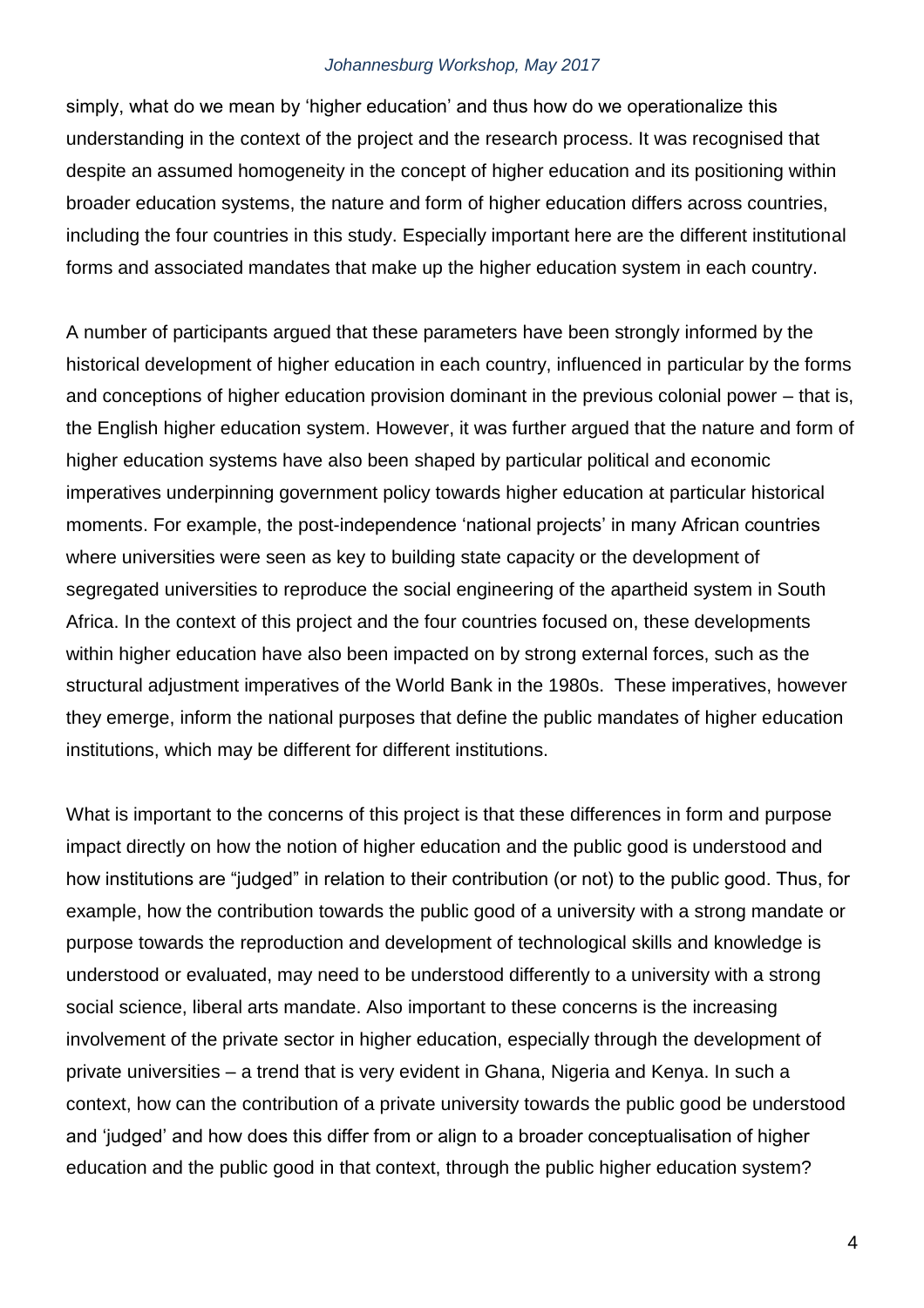#### **3.2Understanding higher education and the public good in context**

It was argued throughout the discussion that in the same way that the nature and form of higher education systems are contextually framed, so too are perceptions and understandings of the public good and higher education's relationship to it. Important here and consistently emphasised in different ways throughout the three days, is *the African continent, particularly sub-Saharan Africa, as the context in which the project is located* and thus the context that needs to be grappled with and explored as an essential part of the research. As one of the participants emphasised, it is important that the project seeks to "interrogate the conceptual debates (around higher education the pubic good) in the context of African realities". Central to this it was argued is that mainstream debates and considerations around higher education and the public good are dominated by perspectives that draw from a Western or global North experience, with limited engagement of what these may mean within the global South, including the African continent. While it was emphasised that it is important not to homogenise this context and to interrogate the specificities of each of the four countries, three overarching issues emerged as especially important to understanding this context and necessary concerns for the project to consider.

It was argued that *the notion of higher education and the public good is always time bound*, so that it is informed by a range of political, economic and social factors that characterise that particular historical epoch. It was recognised that some of the key factors influencing such understandings may be very specific to that historical moment, such as, as one participant suggested, the rising youth anger of the present time around access to higher education and the failure of existing systems to deliver on these expectations. However, other factors that influence how higher education and the public good are understood at any particular historical moment may transcend that particular time and are always important to how this relationship is understood. It was argued that for this research project, understanding those historical influences that have been important to how the relationship between higher education and the public good is understood within sub-Saharan Africa in particular, especially in the post-colonial period, are a necessary and important part of the research process. Similarly, we need to situate the research within a careful understanding of those factors that are important to the present context and may be important to influencing the understandings of existing stakeholders around higher education and the public good in their country context.

In considering the present historical moment, it was asserted by some of the participants that *the public good role of higher education in Africa was threatened at the present time (as it is in*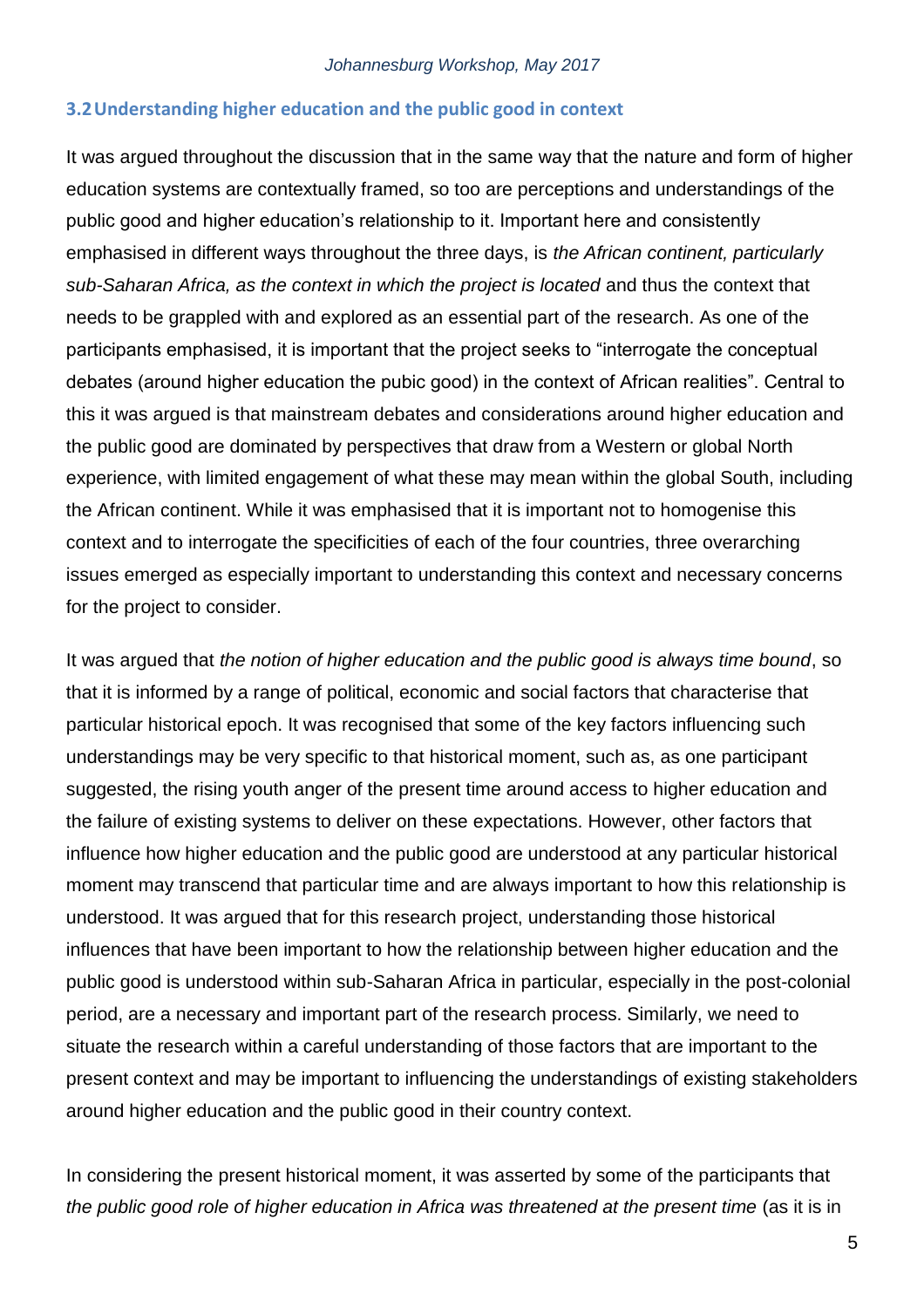other parts of the world) by globally influenced, market driven policies towards higher education that restrict perceptions of the benefits of higher education to its economic benefits and frame the quality and effectiveness of institutions within these parameters. There were a number of consequences to these, such as intense local competition between universities driven by global parameters (such as ranking systems) rather than local needs and priorities. Other participants argued that while these influences were strong, the contradictions emerging from such policies, especially in relation to the perpetuation of high levels of inequality, were leading to the resurgence of debates about the value and importance of higher education to society, or put another way, its "public good role".

The second over-arching issue that emerged in this discussion on context was recognising the complexity of issues and concerns that may influence people's understanding of higher education and the public good. Important here was the issue of *people's positioning in relation to the higher education system* and how this may influence how they make sense of higher education and its public good role. So for those people who actively participate in the higher education system, such as academics and students, or are directly involved in its governance and management, their understanding may be informed by the level at which they operate or participate in the system (for example, as a student at the local level within their local institution or as a senior academic within an international research community). These differences in perspective in relation to a person's positioning were also evident at the workshop itself, where the views articulated by different stakeholders tended to reflect their existing positioning within or in relation to the system. It was argued that these differences in where and how people participate in the system may be important to how they see higher education's role within the society. However, for those people who are positioned outside the system but connected to it in some way, such as school leavers aspiring to gain access to higher education or employers looking for particular kinds of skills and knowledge, their understandings may be influenced by their expectations of what they want and require from the system.

It was also emphasised that the issue of positioning and what this may mean for people's perspectives of higher education and the public good, extended to *how people within African higher education institutions located themselves within an increasingly globalised world*. Thus, the question was posed as to how higher education leaders in sub-Saharan Africa position themselves in relation to both the global and the African continent and how this may influence their understandings of higher education and the public good. It was argued that while this would probably differ in relation to different institutions, a number of participants asserted that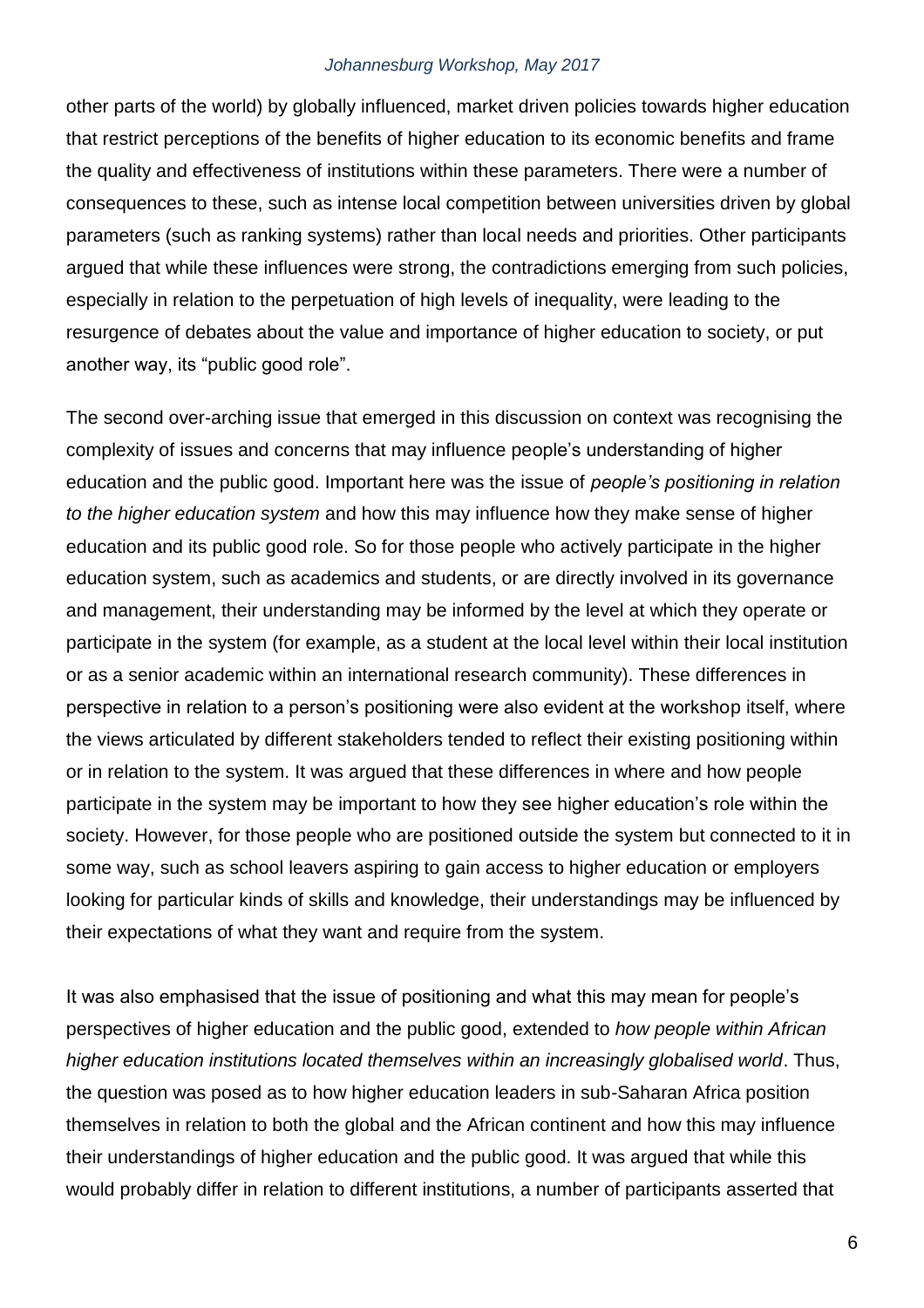the trend was for African higher education leaders to be more strongly influenced by their continental location, which in turn influenced their perspectives on higher education and the public good.

The third theme that emerged in this discussion concerned the importance of the context in *blurring the parameters of what have traditionally been considered as the public and private goods* derived from higher education. A key argument made here is that in contexts with high levels of inequality the private goods that are derived from higher education have important benefits beyond the individual, for their family, community and the broader society. The example continually articulated here are the benefits that derive for families of first generation graduates, where a range of social and economic benefits for the individual and their extended family are enabled through their education. These benefits are likely to be reflected in the educational opportunities their children will enjoy and in the contribution that they are now able to make to the country.

This discussion was closely linked to the reflective discussion in both the planning meeting and the stakeholder workshop on the draft conceptual paper and in particular *the exploration of two distinctive notions of higher education and the public good,* conceptualised in the paper as instrumental and intrinsic notions of higher education and the public good. An argument made in the paper and given strong support in the discussions was that if these notions are considered and explored within the different country contexts, they come together in complex ways. This suggests intersections between them that make it, as one participant said, "difficult to disentangle the public and private good" of higher education.

It was also suggested in this discussion that there is a tendency to understand instrumental notions of the public good as strongly market driven. Such as the acquisition of skills required by the market, with limited benefit beyond the individual benefits of acquiring such skills, a benefit usually only seen by the elite. Some of the participants emphasised that within the context of a developing economy, especially where structural inequalities continue to undermine equitable growth and development, higher education becomes a key lever in facilitating necessary national development. This would include the aspirational impacts of higher education on communities and its potential contribution to the building of a critical citizenry. It was suggested that the challenge rests with ensuring that higher education systems operate in pursuit of this national project, rather than as vehicles for the perpetuation of a small elite.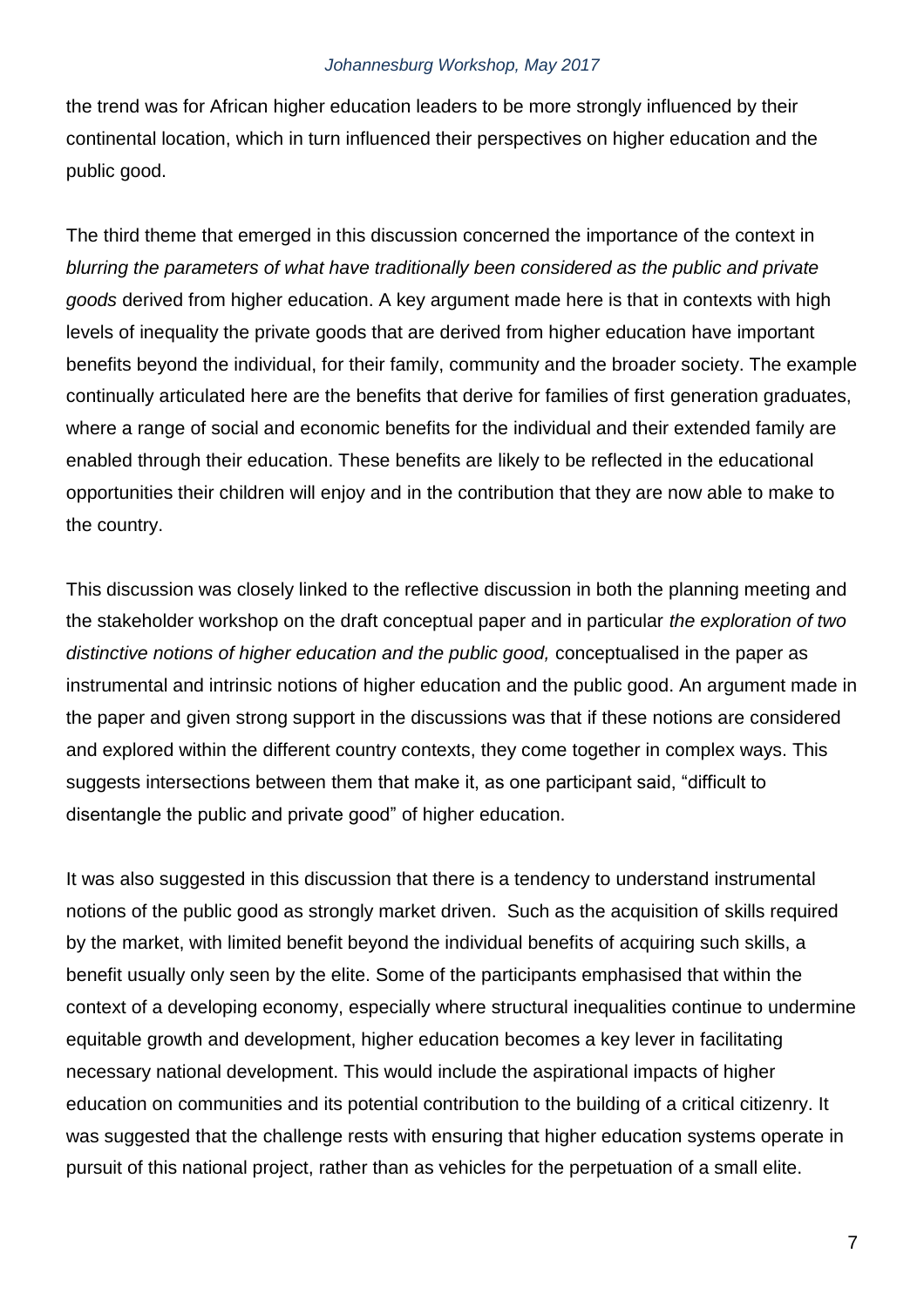### **3.3Universities as public spaces on the African continent**

Closely related to the above discussion were the arguments made about the importance of understanding what it means for universities in the four countries, particularly the public ones, to be positioned and function as public spaces and what this may mean for how their relationship to the public good is understood and enacted.

The first issue that was discussed here and felt to be important for the project was the need to develop a deepened understanding of the positioning of universities in relation to the state and its citizens, within each of the country contexts. A number of participants emphasised that the university is a key space within society where the relationship between the state and its citizens is played out, including the contestations around this relationship. Central to this is the legitimacy of the state, which is maintained among other things through the provision of higher education as a public good for its citizens, with all the associated benefits to the citizenry and the country. However, it was argued that in many African countries the state is failing to undertake this responsibility, especially towards the provision of higher education opportunities for all its citizens. This results in challenges to its legitimacy (very evident, for example, in the recent #feesmustfall protests in South Africa) and/or the taking over of this responsibility by private providers, with equally complex consequences.

It was also argued that within a number of African countries, including in some of the ones in this study, the influence of government on the universities has become more overt, particularly through their role in the appointment of higher education leaders. A consequence of this, it was argued, is that the ability of universities to operate as spaces where public concerns are raised and engaged with, including critiquing the state when necessary, is constrained. From the perspective of government, however, such direct influence may be seen as important to ensuring the accountability of institutions to take forward their responsibilities and in this way contribute to the public good. Understanding that there may be differences in how government, universities and citizens view the role of universities and what is needed to fulfil this role has implications for the project - the research needs to be able to capture these potentially different visions and understand what they may mean for the functioning of the universities as their perceived contribution (or not) to the public good.

In reflecting on these concerns the question was raised as to whether the research was premised on a strong assumption that higher education provision was always in pursuit of the public good, even where its role in this regard may be understood differently. Put simply, *can a*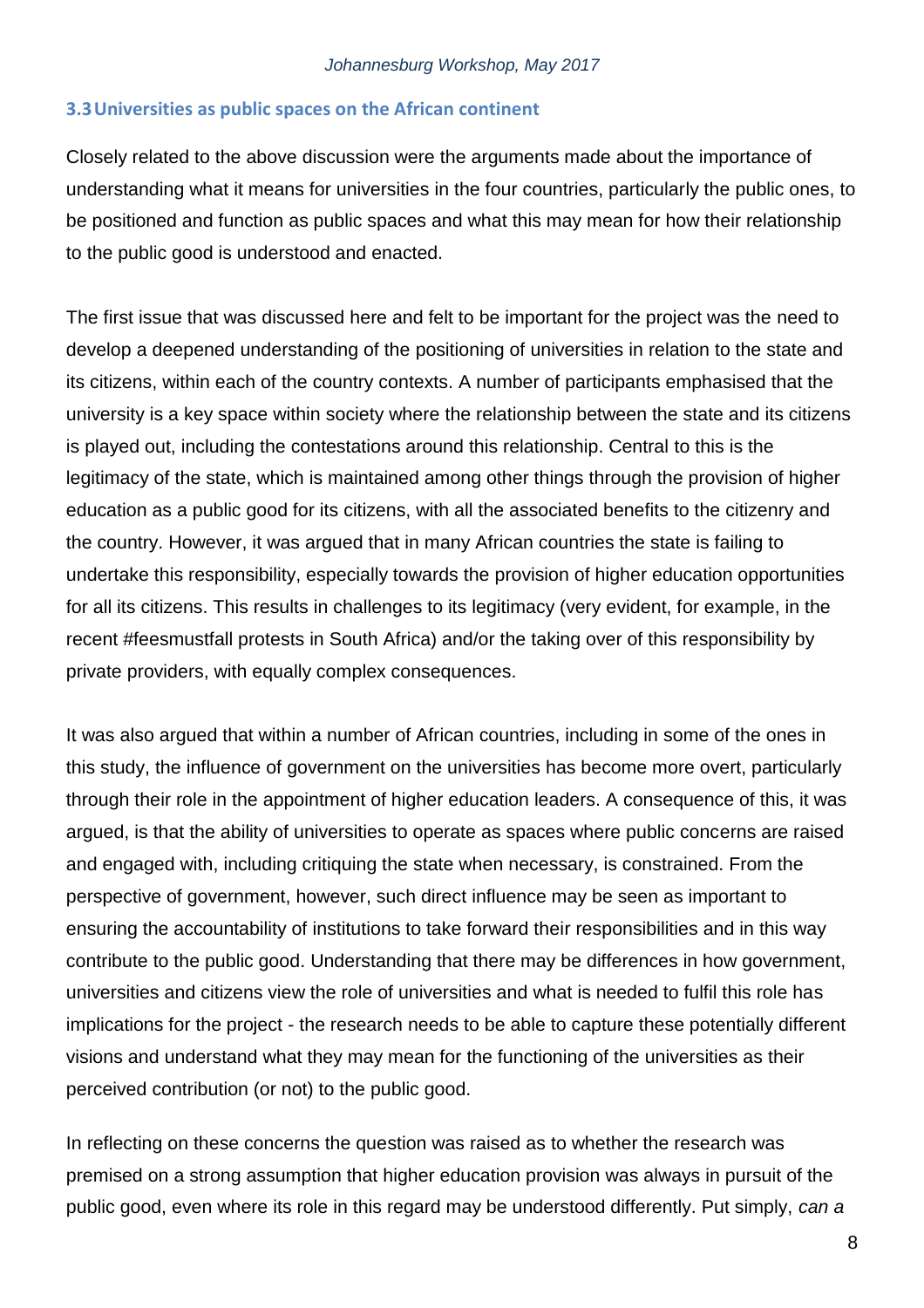*higher education system and its constituent parts being doing "bad things"* that are ultimately not in the interests of the public good. In responding to this question, a number of the participants drew attention to the extent to which existing higher education systems, particularly within highly unequal contexts such as the countries focused on in this study, were reproducing, often in complex ways, the dominant patterns of inequality within that society. It was argued that, while a range of contextual factors were important in how these inequalities were reproduced, it could be argued that in all of the countries in the study higher education institutions, by and large, and despite in some cases having enabling and progressive policy frameworks, are still elite public spaces out of the reach of many citizens and complicit through their practices in protecting such privilege.

#### **3.4 Considering the public good at the institutional level**

It was argued by a number of the participants that the *role of higher education in relation to the public good is largely enacted at the institutional level* and this means that attention also needs to be given in the project to considering institutional practices and functioning as key to the concerns of the project. One participant therefore posed the question, "what kind of institution is needed that serves the public good, and another asked, "what are the characteristics of an institution that operates in pursuit of the public good in the African context?"

In taking this discussion further, it was suggested that there are two important elements to this. The first, is about the university itself and its make-up and functioning as an academic institution, particularly the practices it deploys in the organisation, management and delivery of its core functions. Important issues raised here included; the mix of academic programmes on offer; how its teaching and research roles are understood and taken forward, including the relationship between them; how different kinds and forms of knowledge are recognised and valued; the nature of its teaching and learning practices; and the relationship that exists between itself and external stakeholders, particularly local communities. It was suggested that these all become important considerations in identifying what is important to the public good role of a higher education institution. The second element to this is about the functioning of the institution, especially public institutions, as part of a broader system. It was suggested that the university's functioning within a broader system creates opportunities and constraints that may be important to the enactment of its public good role. What becomes important to the project is therefore to consider the institutional level, informed by internal practices and positioning within a broader system, as a necessary area of focus to understanding the relationship between higher education and the public good.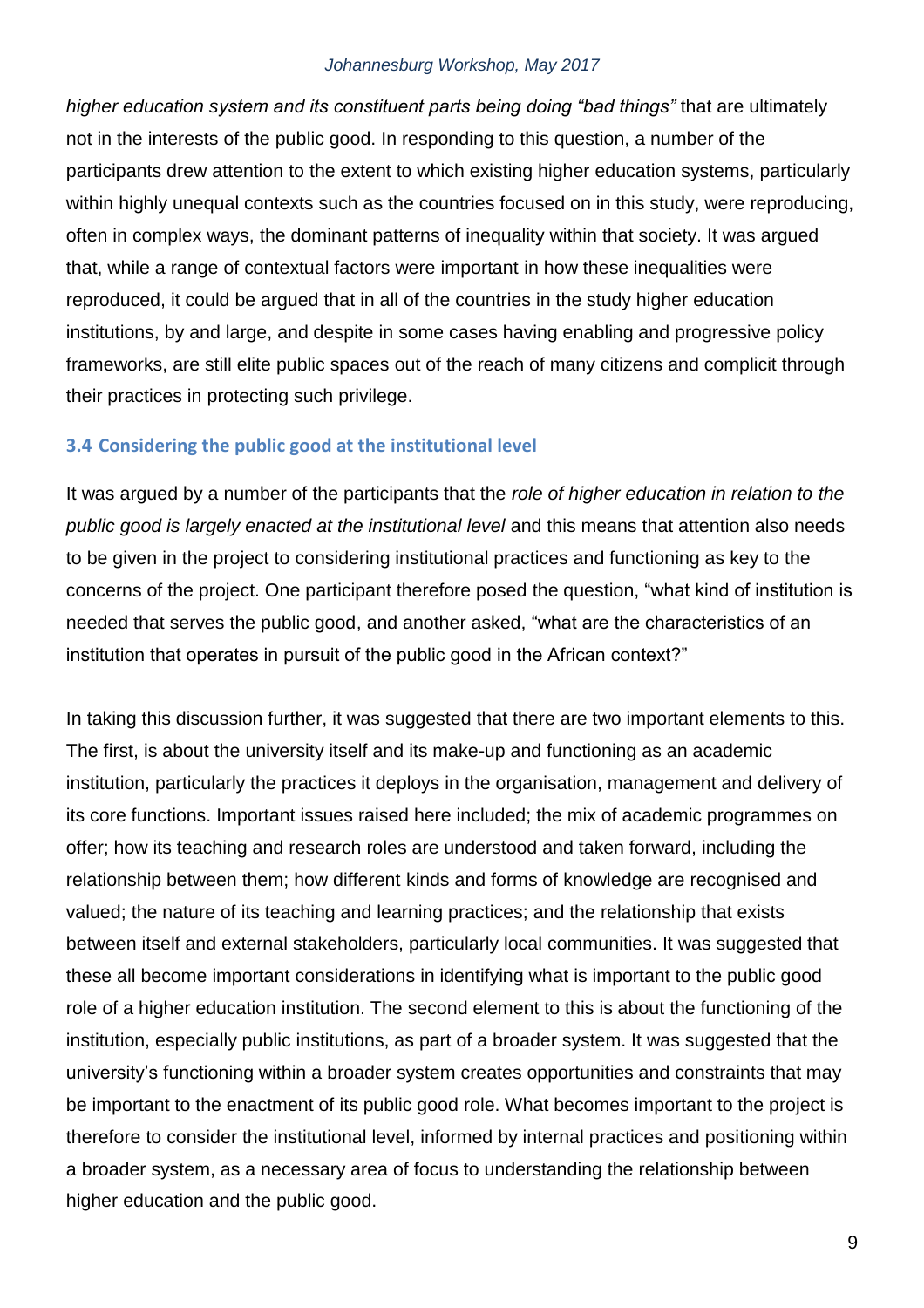### **Implications for the project going forward**

### **Finalisation of draft research papers:**

- **Country context papers** need to ensure that important historical trends and contestations impacting on the nature and form of the higher education system in that country and which may be important to contexualising understandings of higher education and the public good are captured.
- **Country context papers** also need to ensure that the present constitutional and policy provisions that frame the higher education system in that country, including its size and shape and articulated national imperatives, are described so that the reader has a clear 'picture' of the higher education system in that country.
- **Conceptual paper** needs to acknowledge the fluidity in the notion of higher education and suggest how it is being understood and used in this project.
- **Literature review** needs to ensure that it brings together insights from African research scholars and research undertaken on the continent that expands the literature base on higher education and the public good and draws out contextual issues important to the concerns of the research. To do this it will be necessary to explore a range of literature, especially what may be regarded as 'grey literature' and local research studies.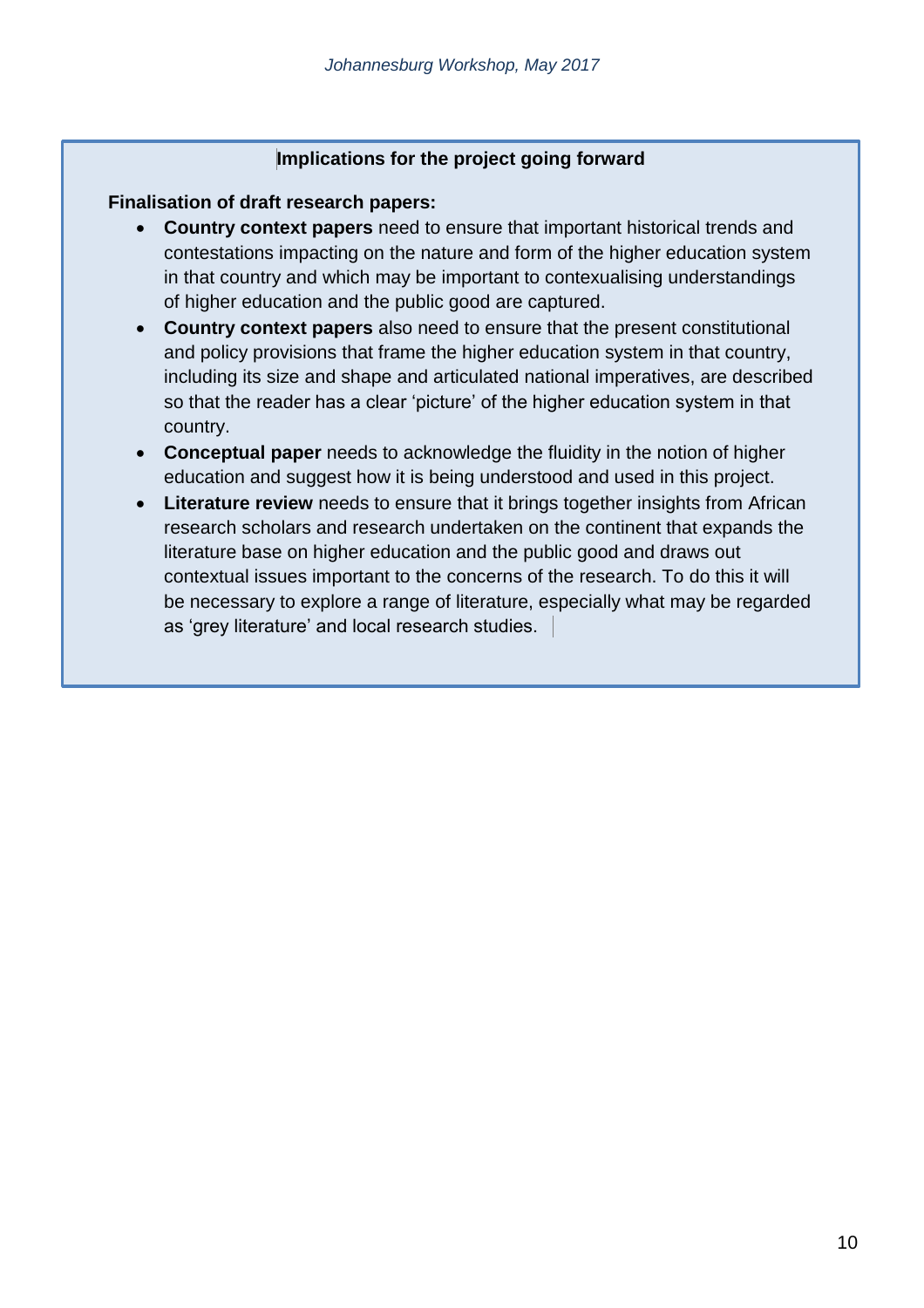## **Implications for the project going forward (cont)**

### **Refinement of research design:**

- Consideration needs to be given in the **selection of interviewees** to those variables, emerging out of the discussion that should be used to stratify the sample. **Appendix A** captures the decisions reached on what should guide the selection process, who should be targeted and the size of the sample.
- Important to the selection of who to interview in the research is recognising that it may be more **difficult to reach and capture some voices**, often a consequence of their marginalisation within the system or in relation to it. The research process should think creatively on how to reach the most marginalised voices so that all critical perspectives are captured.

### **Development of indicator:**

- The complexity of issues that may inform how the relationship between higher education and the public good is understood and the importance of contextual influences, including the time bound nature of understandings, means that **it will always be difficult to evaluate at any particular historical moment** the extent to which institutions are contributing to the public good. The process towards the development of the proposed indicator needs to therefore give careful consideration to what measures could be used and how they could be brought together in nuanced and careful ways. This process will also need to consider what measures can be used so that the indicator can provide for specificity of context and useful comparison.
- The process at all times must be **guided by the conceptual framing of the project** and insights emerging from the field work so that the proposed indicator is recognised and can be defended within the context of the project and what it has set out to explore. This would include developing the indicator around a working understanding of the public good that aligns with the project's conceptual frame.
- In considering what variables may be important in the development of a planned indicator, cognisance must be taken of **differences in institutional purposes and mandates**. The indicator process must explore how the relationship between purpose and contribution to the public good can be provided for in the kind of evaluative measure the project seeks to develop.
- It must be recognised that the danger always exists that any process towards institutional evaluation and functioning, especially in relation to broader political and social imperatives, can become **one of limited compliance**. Here institutional efforts are largely directed at complying rather than aspiring to enhance their capacity to contribute to the public good. This danger needs to be recognised and acknowledged in the project and consideration given to how the indicator process may be able to disrupt rather than reinforce such practice.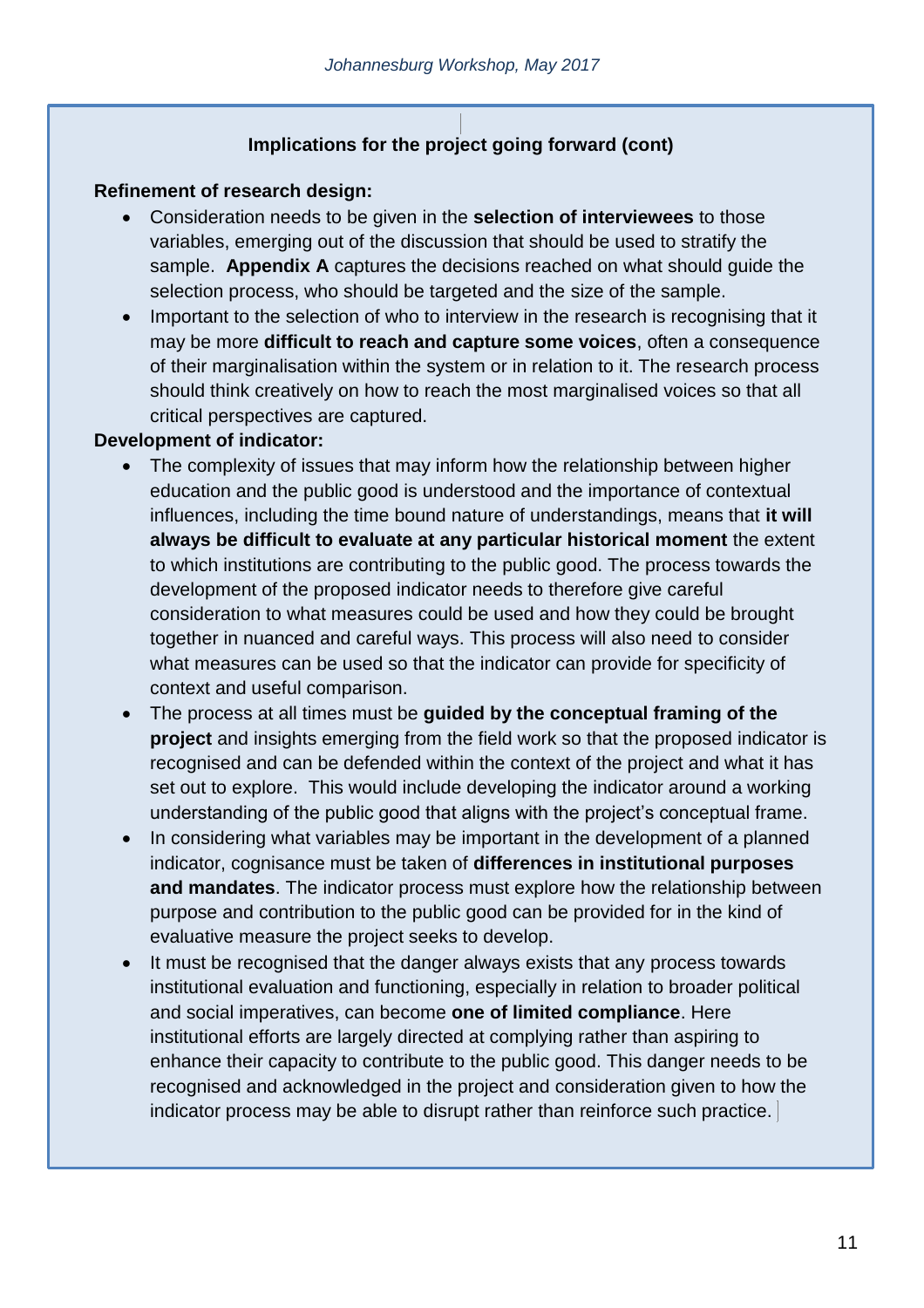# **3. Next Steps**

Emerging out of the workshop discussion and the two day planning meeting in particular were a number of steps that were agreed upon as important in the next phase of project implementation. These steps are captured below.

### **Ethics clearance**

- Very important to moving forward with the project is gaining ethics clearance for the research at UCL and within each of the countries. It was agreed that ethics clearance should be sort within each of the participating institutions and/or with the relevant body in that country and this process should begin as soon as possible
- To support the process and ensure alignment in the ethics submissions, a generic document containing information that is likely to be required for the ethics submissions would be developed and circulated to the research team

## **Refinement of the research design and work plan for field work**

- A document capturing the decisions reached at the workshop regarding the research process and design with time frames and allocated responsibilities would be developed and circulated to the research team.
- Any emerging issues arising from the discussion that have any implications for revisions to the initial research plan would be noted and discussed with the funders if necessary.
- Each country will draft a research plan for the undertaking of the field-work within their country. This plan will align with the broader project plan and budget, and will include details of the research team and a proposed budget.
- A draft interview schedule to guide the interview process will be developed and circulated to the research team for comment. It was emphasised that the schedule would have a set of generic questions that would guide the research in each country, but have questions that are broad enough to allow for context specific issues to be probed in each country. Once feedback was received on the draft schedule, a finalised document would be sent for the research teams to use.
- It was proposed that to strengthen stakeholder input into the project especially around the conceptual frame and proposed indicator, additional funding would be sort to support the holding of two smaller workshops on the project with academic stakeholders in each of the four countries. Insights emerging from these would be captured and integrated into the project findings.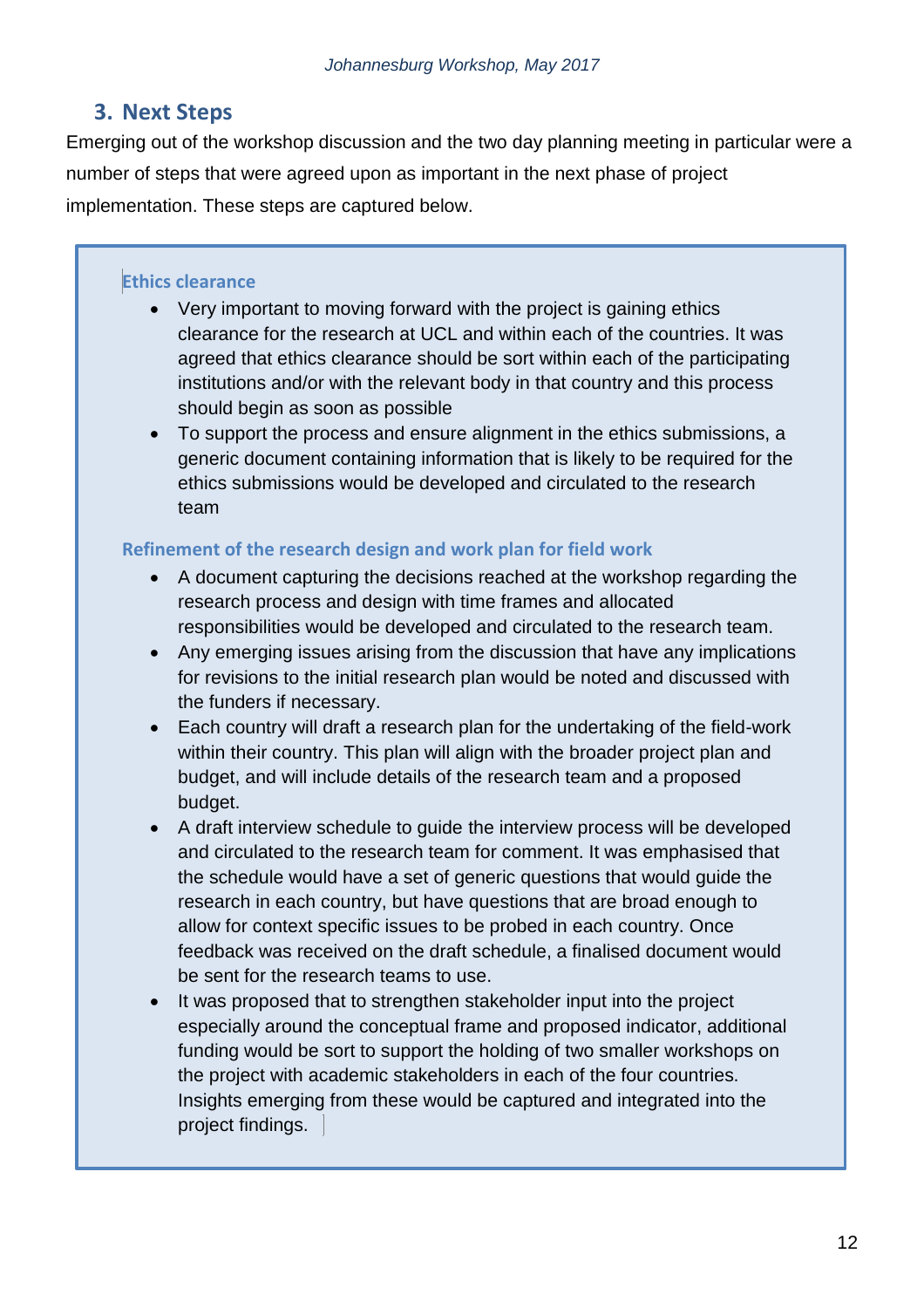### **Finalisation of draft papers**

- The authors of the conceptual paper would work on further refining the document drawing from feedback from the researchers and the broader discussion at the workshop. Consideration would be given as to which journal should be targeted for publication and suggestions in this regard would be circulated for discussion. The paper would be refined and further developed to prepare it for publication in the proposed journal.
- The authors of the context papers work work on further refining them so that they address the feedback emerging from the workshop discussion. Further consideration would be given as to what would be the best way of placing these papers in the public domain – two ideas at this stage were put forward for consideration – i) that they are prepared for a book aimed at exploring higher education in the four country contexts and/or ii) are developed further, particularly in relation to the conceptual framing of the project, and finalised for journal publication. These options will be discussed further.
- Attention would be also be given to exploring the possibility of preparing all or some of the papers for a special edition of the *Journal of Higher Education in Africa* published by CODESRIA. This possibility would be investigated.
- A strategy for authorship of all research outputs from the project was discussed and a decision reached on how this should work. The proposed strategy would be captured and circulated to all the researchers.

### **Conference participation**

- A number of upcoming international academic conferences were identified and it was agreed that it would be important for the researchers to participate in these and present the findings and conceptual thinking emerging from the project as the research process unfolds.
- While attendance at some of the conferences has already been planned and budgeted for within the project budget, it was agreed that who attends and presents on behalf of the project would be decided as the process unfolds. However, the overarching principle guiding such decisions would be that different members of the research team are given the opportunity to attend and present and all efforts will be made to support conference attendance within the constraints of the project budget.
- It was also agreed that where researchers are able to access other sources of funding to attend conferences to discuss the project findings, this should be encouraged so the research is disseminated as widely as possible, especially within each of the countries.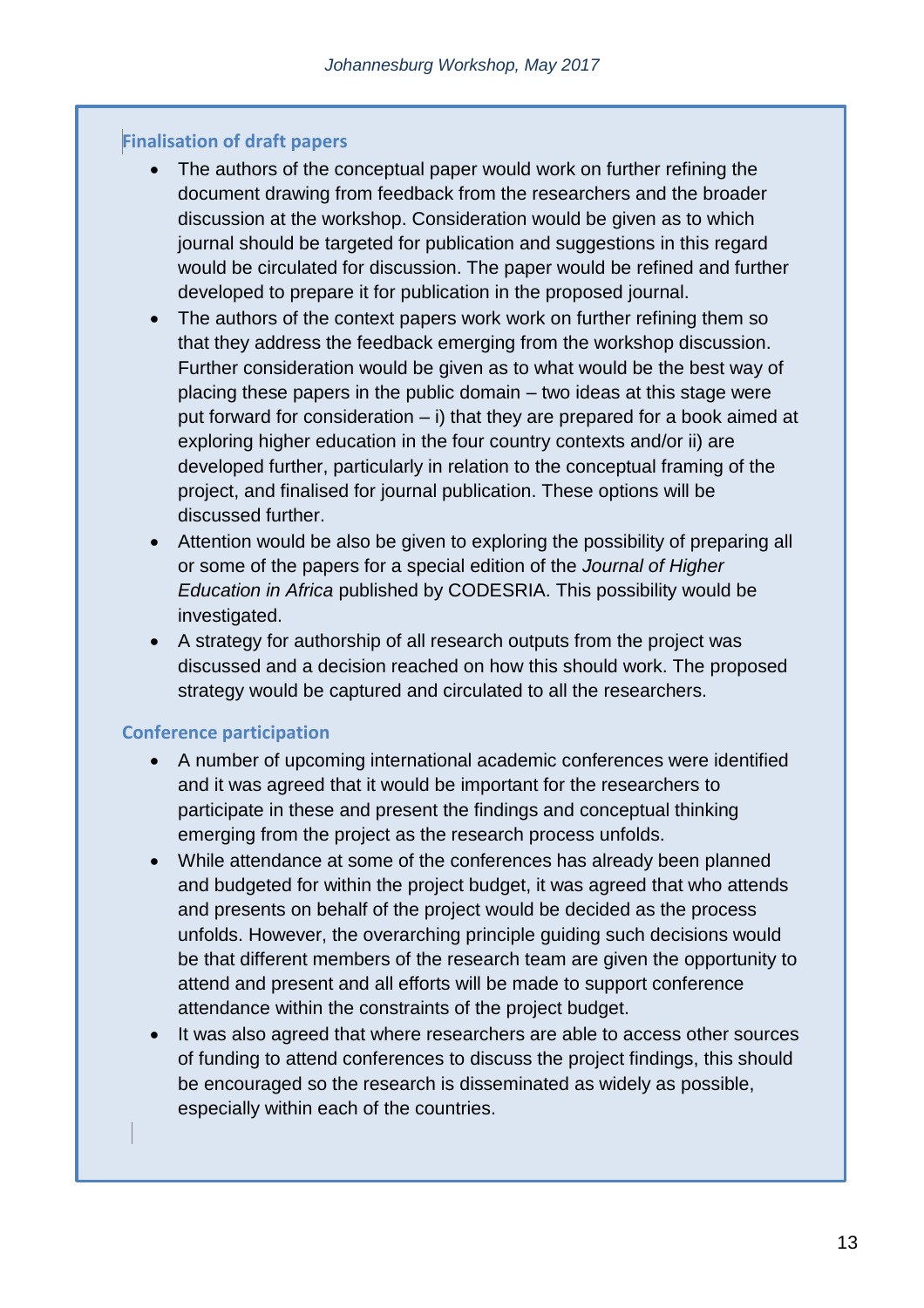#### **Indicator process**

- Taken the complexity of the issues involved in measuring and evaluating the public good, the indicator process should be seen as something that is ongoing and requires constant engagement from issues and insights emerging from the research.
- At this stage in the research process, researchers should identify whether there are any existing evaluation frameworks in place within any of the countries that could be drawn on in the development of the indicator and consider what these may offer the process.
- Researchers in each of the countries should also identify appropriate higher education data sets within their country that the project can draw on, and consider what variables are included here that could be used as part of the development of the proposed indicator. Similarly, existing international data sources should be explored.

# **4. Appendices**

Appendix A: Workshop Programme

Appendix B: List of confirmed attendees

Appendix C: List of papers presented

Appendix D: Stakeholder discussion on potential interviewees in context

Appendix E: Guidelines for selection of interviewees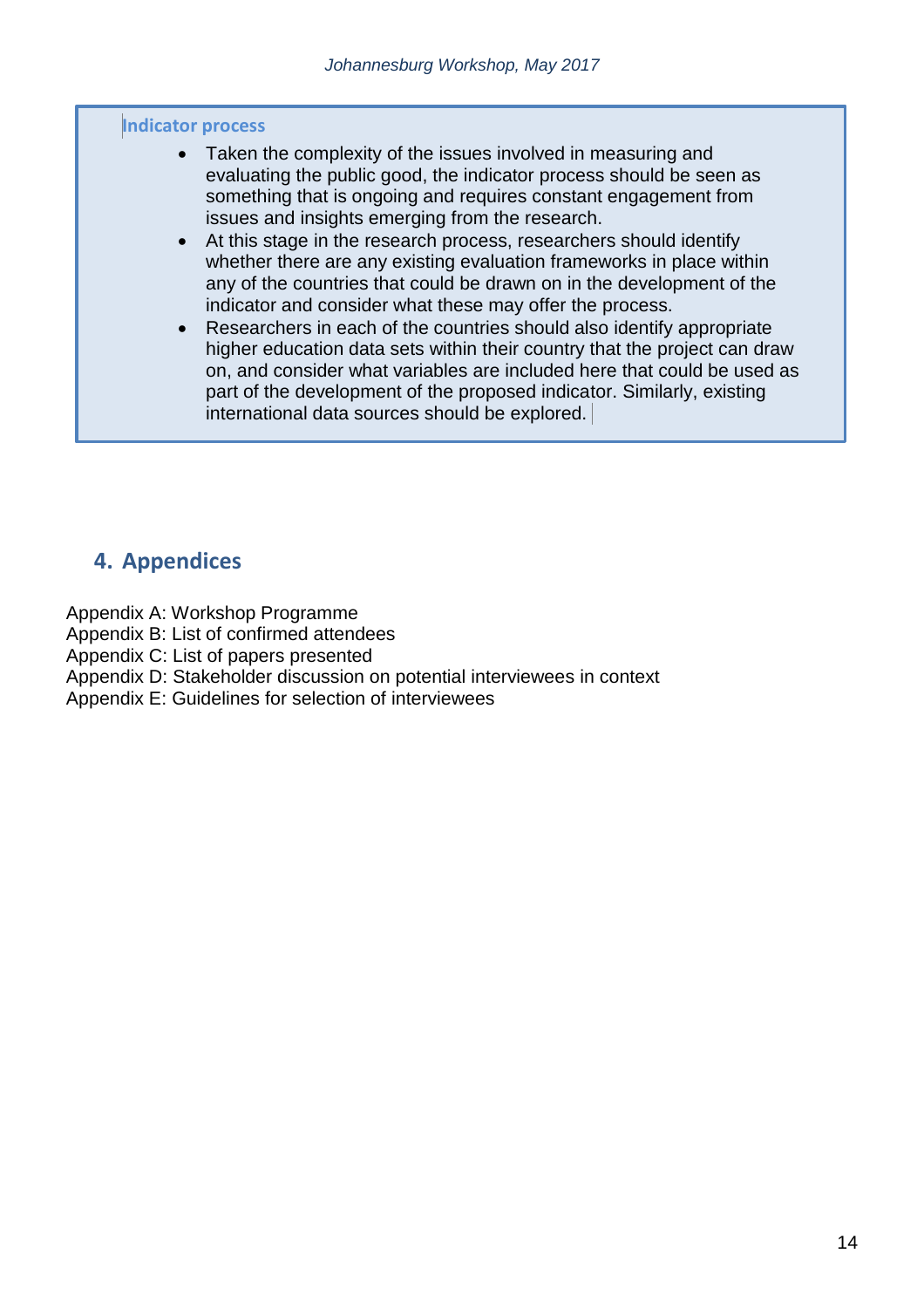# **Appendix A: Workshop Programme**

| <b>Higher Education and the Public Good in Four African Countries</b><br>Programme for 1 <sup>st</sup> planning meeting and stakeholder workshop<br>University of the Witwatersrand (Wits)<br>Johannesburg, 22-24 May 2017 |                                                                                                                                                                                                                                                                                                                                                                                                                       |  |
|----------------------------------------------------------------------------------------------------------------------------------------------------------------------------------------------------------------------------|-----------------------------------------------------------------------------------------------------------------------------------------------------------------------------------------------------------------------------------------------------------------------------------------------------------------------------------------------------------------------------------------------------------------------|--|
| <b>MONDAY, 22 MAY 2017:</b><br><b>VENUE:</b>                                                                                                                                                                               | <b>Researcher's Planning Meeting (Day 1)</b><br>A305, School of Education, University of the Witwatersrand                                                                                                                                                                                                                                                                                                            |  |
| $9h30 - 10h00$ :                                                                                                                                                                                                           | Meet at Wits<br><b>TEA &amp; COFFEE</b>                                                                                                                                                                                                                                                                                                                                                                               |  |
| $10h00 - 10h30$ :                                                                                                                                                                                                          | Welcome to three days and introduction to the research team<br><b>CHAIR: Prof Stephanie Allais</b>                                                                                                                                                                                                                                                                                                                    |  |
| $10h30 - 12h30$ :                                                                                                                                                                                                          | <b>PLANNING SESSION 1:</b> Where are we and what to prioritise going forward?<br><b>CHAIR: Prof Elaine Unterhalter</b><br>Progress on academic papers<br>Concept paper<br>$\circ$<br>Indicators paper<br>O<br>Contextual papers<br>$\circ$<br>Literature review<br>$\Omega$<br>Ethics clearance<br>Feedback on UCL process<br>$\circ$<br>o Country specific ethics reviews<br>Data sets - questions/issues<br>$\circ$ |  |
| 12h30:                                                                                                                                                                                                                     | <b>LUNCH</b>                                                                                                                                                                                                                                                                                                                                                                                                          |  |
| $13h30 - 15h30$ :                                                                                                                                                                                                          | PLANNING SESSION 2: Planning around the research process and outputs<br><b>CHAIR: Prof Moses Oketch</b><br>Research steps for data collection<br>$\bullet$<br>Interviews<br>$\circ$<br>Analysis of existing data sets<br>$\circ$<br>Research outputs<br>Journal articles<br>$\circ$<br>Conference papers<br>$\circ$                                                                                                   |  |
| $15h30 - 16h30$ :                                                                                                                                                                                                          | Discussion and final planning for stakeholder workshop<br>Researchers provide background and introduction to country stakeholders<br>$\bullet$<br>who will be attending Tuesday workshop<br>Workshop objectives<br>$\bullet$<br>Any logistical issues that we need to be aware of<br><b>CHAIR: Prof Stephanie Allais</b>                                                                                              |  |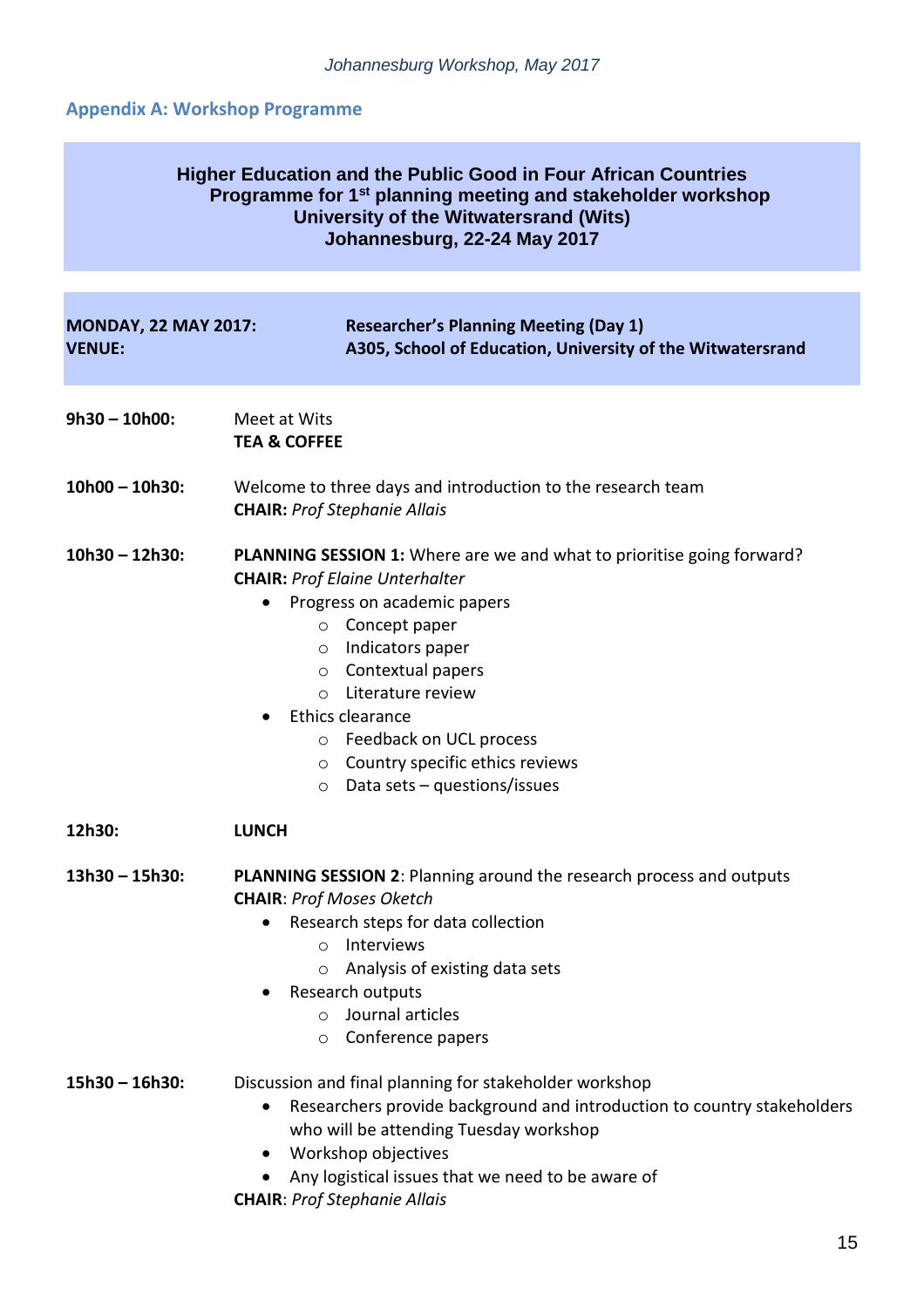| <b>TUESDAY, 23 MAY 2017:</b><br><b>VENUE:</b>              | <b>Stakeholder Workshop</b><br>Wits Club, University of the Witwatersrand                                                                                                                                                                                                                                                                                                                                                                                     |
|------------------------------------------------------------|---------------------------------------------------------------------------------------------------------------------------------------------------------------------------------------------------------------------------------------------------------------------------------------------------------------------------------------------------------------------------------------------------------------------------------------------------------------|
| $9h00 - 9h10$ :                                            | <b>WELCOME</b><br>Prof Adam Habib, Vice Chancellor, University of the Witwatersrand                                                                                                                                                                                                                                                                                                                                                                           |
| $9h10 - 9h20$ :                                            | <b>AIMS FOR THE DAY</b><br>Prof Stephanie Allais, REAL, University of the Witwatersrand (Wits)<br>Prof Elaine Unterhalter, IOE, University College London (UCL)                                                                                                                                                                                                                                                                                               |
| $9h20 - 11h20$ :                                           | <b>CONCEPTUALISING HIGHER EDUCATION AND THE PUBLIC GOOD Presentation</b><br>and discussion of draft concept paper                                                                                                                                                                                                                                                                                                                                             |
| <b>CHAIR:</b><br><b>PRESENTERS:</b><br><b>RESPONDENTS:</b> | Dr Siphelo Ngcwangu, University of Johannesburg (UJ)<br>Prof Elaine Unterhalter (UCL) & Prof Stephanie Allais (Wits) in conversation with<br>Dr Tristan McCowan (UCL) & Prof Ibrahim Oanda (CODESRIA)<br>Ms Carol Brown, Burro Brand Ghana<br>Prof Chacha Nyaigotti-Chacha, Kenyan Commission for University Education<br>Prof Jibrin Ibrahim, Centre for Democracy and Development, Nigeria<br>Dr Molapo Qhobela, National Research Foundation, South Africa |
| $11h20 - 11h40$ :                                          | <b>TEA</b>                                                                                                                                                                                                                                                                                                                                                                                                                                                    |
| 11h40 - 13h00:                                             | DEVELOPING AN UNDERSTANDING OF THE COUNTRY CONTEXTS<br>Presentation and discussion of draft country context papers                                                                                                                                                                                                                                                                                                                                            |
| <b>CHAIR:</b><br><b>PRESENTERS:</b>                        | Prof Elaine Unterhalter, UCL<br>Dr Christine Adu-Yeboah, University of Cape Coast, Ghana<br>Prof Jibrin Ibrahim, Centre for Democracy and Development, Nigeria<br>Prof Moses Oketch, UCL, (Kenya)<br>Prof Stephanie Allais, Wits, South Africa                                                                                                                                                                                                                |
| 13h00:                                                     | <b>LUNCH</b>                                                                                                                                                                                                                                                                                                                                                                                                                                                  |
| 14h00 - 15h30:                                             | DEVELOPING AN INDICATOR ON HIGHER EDUCATION AND THE PUBLIC GOOD.<br>Presentation and discussion of draft indicators paper                                                                                                                                                                                                                                                                                                                                     |
| <b>CHAIR:</b><br><b>PRESENTERS:</b>                        | Prof Stephanie Allais, Wits<br>Prof Elaine Unterhalter, UCL & Ms Palesa Molebatsi, Wits                                                                                                                                                                                                                                                                                                                                                                       |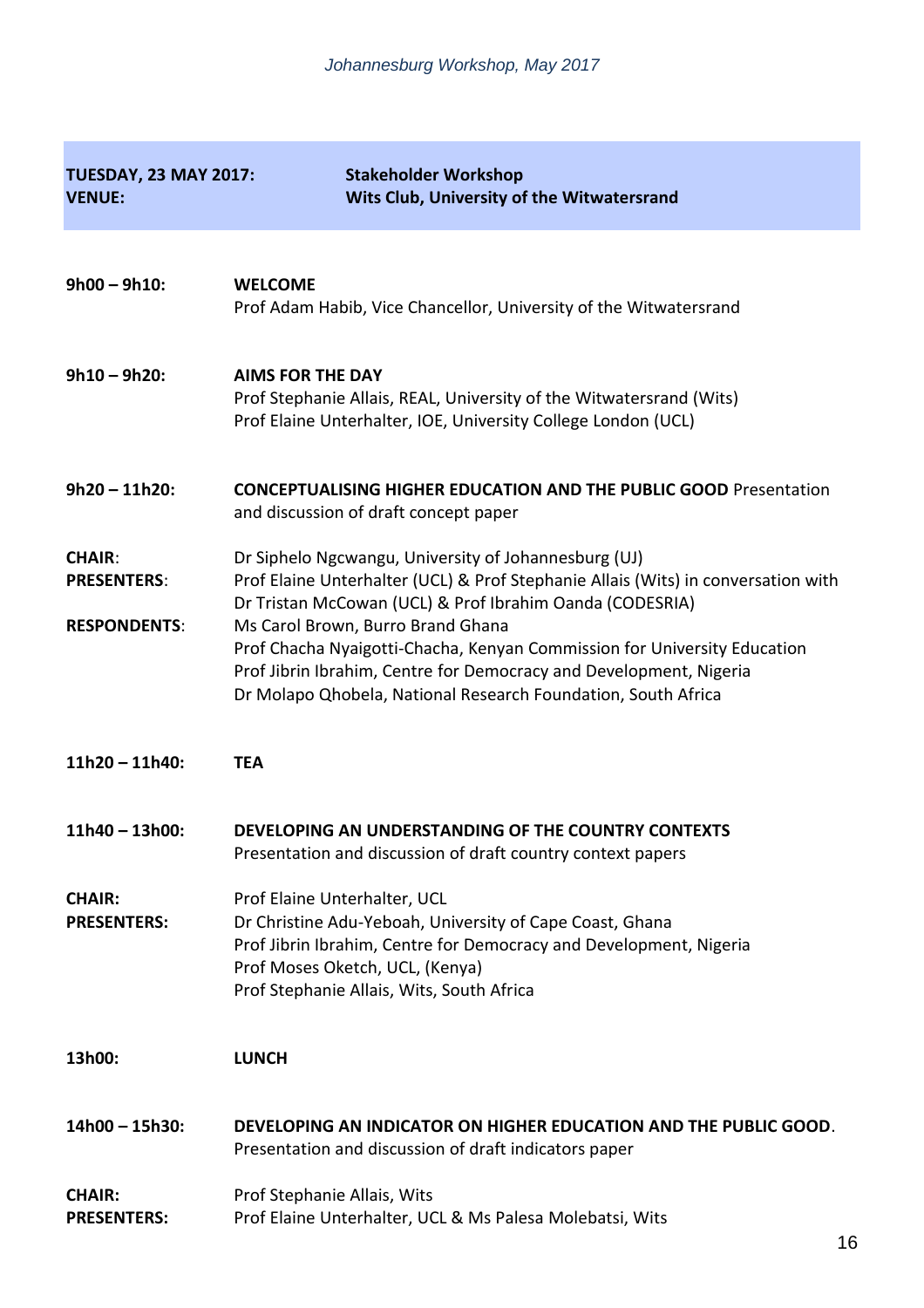| <b>RESPONDENTS:</b>                      | Mr Jerry Sarfo, National Council for Tertiary Education, Ghana<br>Dr Suleiman Babatunde Ramon-Yusuf, National Universities Commission, Nigeria<br>Prof Simon Gicharu, Mount Kenya University, Kenya<br>Prof Ahmed Bawa, Universities SA, South Africa |  |
|------------------------------------------|-------------------------------------------------------------------------------------------------------------------------------------------------------------------------------------------------------------------------------------------------------|--|
| $15h30 - 15h50$ :                        | <b>TEA</b>                                                                                                                                                                                                                                            |  |
| $15h50 - 16h50$ :<br><b>CHAIR:</b>       | <b>INFORMING THE RESEARCH PROCESS</b><br>Identification and discussion on appropriate interviewees for each country, key<br>issues for investigation in interviews and review of pathways to impact<br>Dr Colleen Howell, UCL                         |  |
| 16h50 - 17h00:                           | <b>WRAP UP &amp; CLOSURE</b><br>Prof Stephanie Allais, Wits<br>Prof Elaine Unterhalter, UCL                                                                                                                                                           |  |
| 17h00:                                   | <b>DRINKS &amp; SNACKS</b>                                                                                                                                                                                                                            |  |
| WEDNESDAY, 24 MAY 2017:<br><b>VENUE:</b> | <b>Researcher's Planning Meeting (Day 2)</b><br>A305, School of Education, University of the Witwatersrand                                                                                                                                            |  |
|                                          |                                                                                                                                                                                                                                                       |  |
| $9h00 - 9h30$ :                          | <b>INTRODUCTION:</b> Brief reflection on stakeholder workshop<br><b>CHAIR: Ms Lerato Posholi</b>                                                                                                                                                      |  |
| $9h30 - 11h00$ :                         | <b>PLANNING SESSION THREE:</b> Design of research instruments<br><b>CHAIR:</b> Dr Christine Adu-Yeboah                                                                                                                                                |  |
| $11h00 - 11h30$ :                        | <b>TEA</b>                                                                                                                                                                                                                                            |  |
| $11h30 - 13h00$ :                        | <b>PLANNING SESSION FOUR:</b> Development of coding frame for data analysis<br><b>CHAIR: Prof Jibrin Ibrahim</b>                                                                                                                                      |  |
| 13h00:                                   | <b>LUNCH</b>                                                                                                                                                                                                                                          |  |
| 14h00 - 15h00:                           | <b>PLANNING SESSION FIVE:</b> Maximising pathways for effective project<br>impact<br><b>CHAIR: Prof Ibrahim Oanda</b>                                                                                                                                 |  |
| 15h00 - 16h00:                           | WRAP UP: Finalisation of steps/responsibilities/time lines for next phase<br><b>CHAIR: Dr Tristan McCowan</b>                                                                                                                                         |  |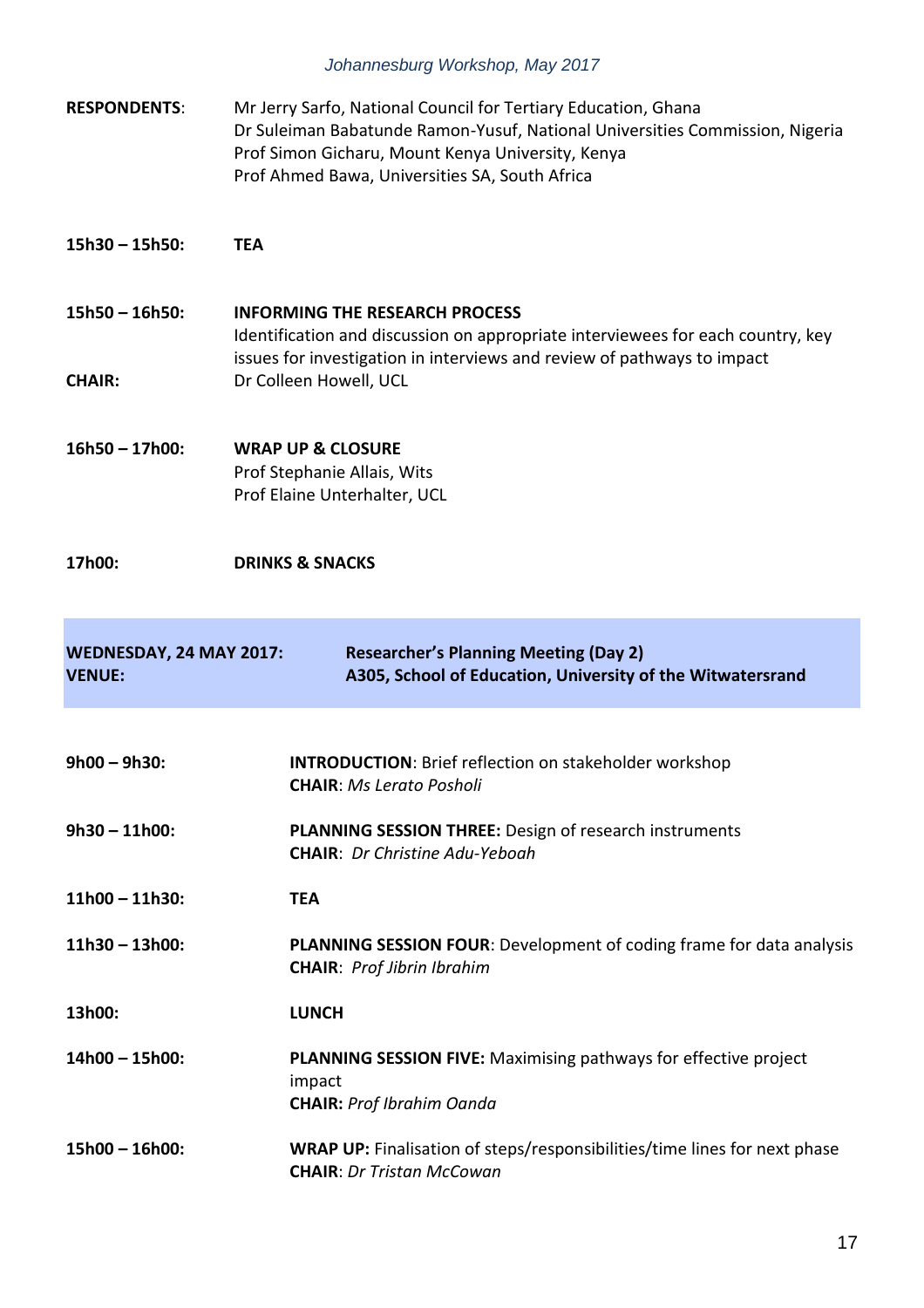# **Appendix B: List of confirmed attendees, 23 May 2017**

| Participant                  | Organisation                                             | <b>E-mail address</b>                          |
|------------------------------|----------------------------------------------------------|------------------------------------------------|
| Dr Christine Adu-Yeboah      | University of Cape Coast, Ghana                          | nhyiraba.aduyeboah68@gmail.com                 |
| Mr Jerry Sarfo               | National Council for Tertiary Education, Ghana           | jerry.sarfo@gmail.com                          |
| Ms Carol Brown               | <b>Burro Brand Ghana</b>                                 | carol@burrobrand.biz                           |
| Prof Jibrin Ibrahim          | Centre for Democracy and Development, Nigeria            | jibrinibrahim891@gmail.com>                    |
| Prof Ibrahim Oanda           | <b>CODESRIA</b>                                          | ibrahimoanda@gmail.com>                        |
| Prof Chacha Nyaigotti-Chacha | Kenyan Commission for University Education (CUE)         | chachanyai@gmail.com/chachanyai@<br>cue.or.ke  |
| Prof Simon Gicharu           | Mount Kenya University                                   | simnyg2012@gmail.com/chairman@<br>mku.ac.ke    |
| Prof Stephanie Allais        | REAL, Wits, RSA                                          | stephanie.matseleng@gmail.com>                 |
| Prof Ahmed Bawa              | Universities SA                                          | Ahmed.Bawa@usaf.ac.za>                         |
| Prof Melanie Walker          | University of the Free State, RSA                        | melanie2walker@gmail.com                       |
| Dr Molapo Qhobela            | National Research Foundation, RSA                        | molapo.qhobela@gmail.com/ZIPHORA<br>@nrf.ac.za |
| Prof Thaddeus Metz           | University of Johannesburg, RSA                          | tmetz@uj.ac.za                                 |
| Mr Sizwe Nxasana             | National Student Financial Aid Scheme, NSFAS             | sizwe@sifiso.com                               |
| Dr Pamela Nichols            | University of the Witwatersrand, RSA                     | Pamela.Nichols@wits.ac.za                      |
| Dr Laura Dison               | University of the Witwatersrand, RSA                     | laura.dison@wits.ac.za                         |
| Dr Samuel Fongwa             | Human Sciences Research Council, RSA                     | sfongwa@hsrc.ac.za                             |
| Mr Irvin Phenyane            | The Higher Education Parent's Dialogue (HEParD)          | irvinp@hepard.org.za                           |
| Mr Babsy Nhlapo              | Congress of South African Trade Unions                   | babsy@cosatu.org.za                            |
| Ms Thandi Lewin              | Department of Higher Education and Training, RSA         | Lewin.T@dhet.gov.za>                           |
| Ms Makano Morejele           | National Business Initiative, RSA                        | MakanoM@nbi.org.za                             |
| Mr Mthobisi Ndaba            | PG student Wits                                          | sompisikandaba@gmail.com                       |
| Ms Cecilia Selepe            | PG Student Wits                                          | cselepe.cs@gmail.com                           |
| Dr Bothwell Manyonga         | Wits post-doc                                            | manyongab@gmail.com                            |
| Prof Felix Maringe           | University of the Witwatersrand, RSA                     | felix.maringe@wits.ac.za                       |
| Ms Naadira Munshi            | <b>Equal Education, RSA</b>                              | naadira@equaleducation.org.za>                 |
| Mr Kefentse Makhuru          | Wits SRC president                                       | src.president@students.wits.ac.za              |
| Ms Mikaela Simms             | Wits PHD student                                         |                                                |
| Mr Thabo Moloja              | President of South African Student's Congress<br>(SASCO) | makhombothi@gmail.com                          |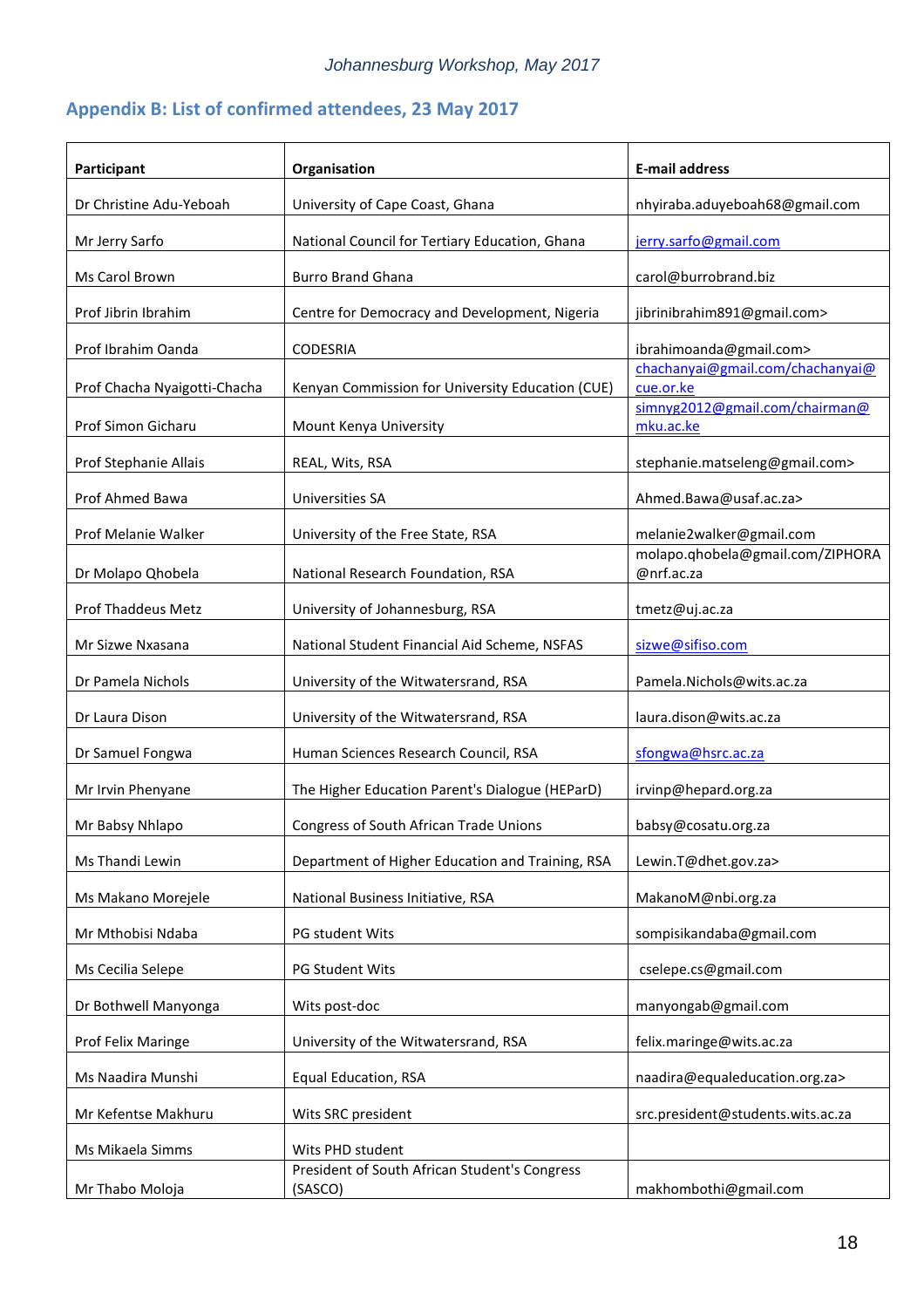| Mr Sthembiso Siyabonga         |                                        |                             |
|--------------------------------|----------------------------------------|-----------------------------|
| Ndlovu                         | South African Union of Students (SAUS) | sthembisosndlovu@gmail.com  |
|                                |                                        |                             |
| Prof Achille Mbembe            | WISER, Wits                            | Achille.Mbembe@wits.ac.za>  |
|                                |                                        |                             |
| Dr Siphelo Ngcwangu            | University of Johannesburg, RSA        | siphelo.Ngcwangu@gmail.com> |
|                                |                                        |                             |
| Ms Palesa Molebatsi            | REAL, Wits                             | pm.molebatsi@gmail.com>     |
|                                |                                        |                             |
| Ms Lerato Posholi              | REAL, Wits                             | posholilerato91@gmail.com>  |
|                                |                                        |                             |
| <b>Prof Elaine Unterhalter</b> | University College London, UK          | e.unterhalter@ucl.ac.uk>    |
|                                |                                        |                             |
| Prof Moses Oketch              | University College London, UK          | m.oketch@ucl.ac.uk>         |
|                                |                                        |                             |
| Dr Tristan McCowan             | University College London, UK          | t.mccowan@ucl.ac.uk>        |
|                                |                                        |                             |
| Dr Colleen Howell              | University College London, UK          | colleen.howell@ucl.ac.uk    |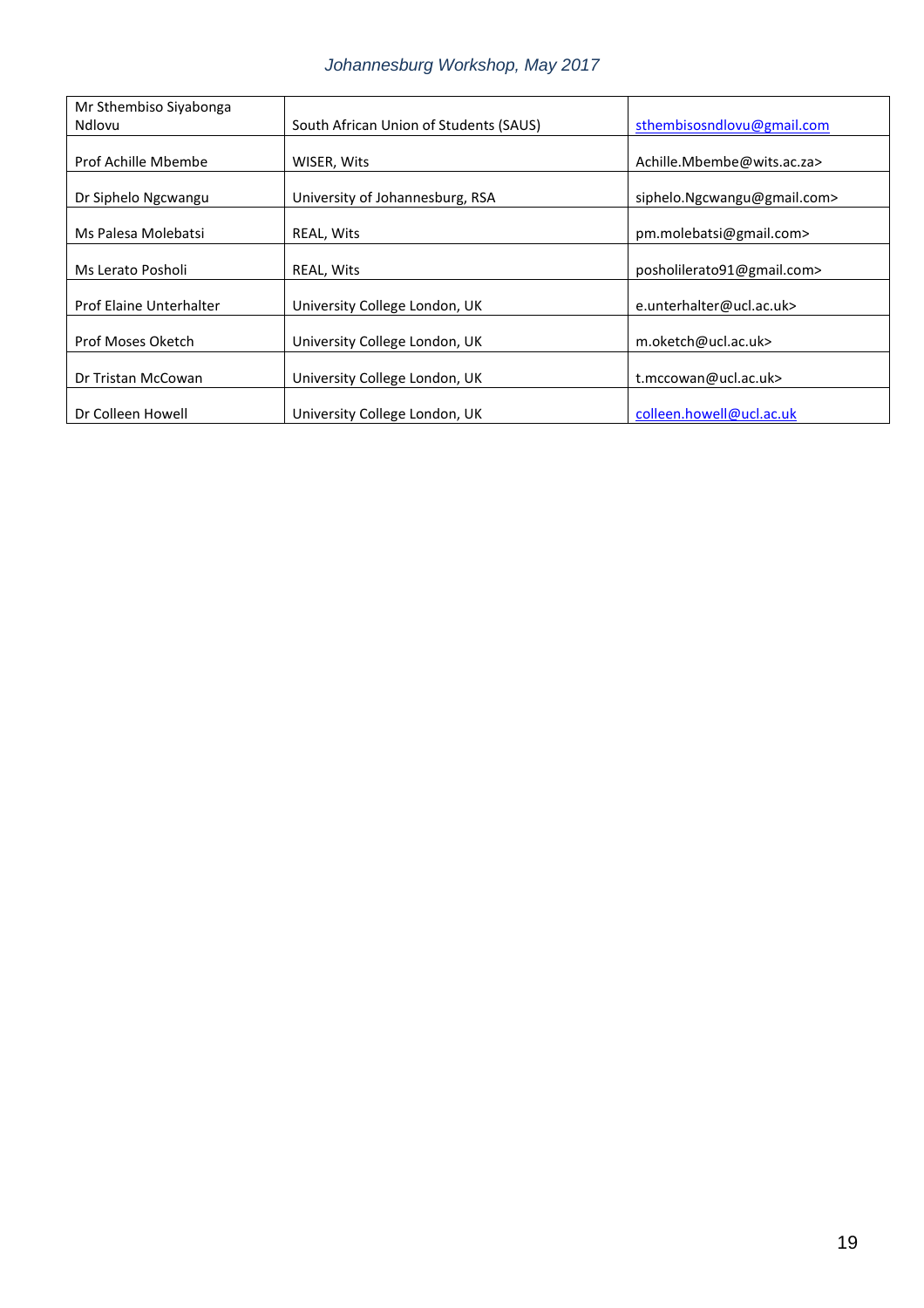### **Appendix C: List of papers presented at workshop**

- 1. Unterhalter, E; Allais, S; Howell, C; McCowan, T; Morley, L; Oanda, I & Oketch, M (2017). "Higher Education and the Public Good: Concepts, Challenges and Complexities in Africa". Draft framing paper prepared for Johannesburg Workshop, May 2017.
- 2. Adu-Yeboah, C (2017). "Higher education, inequality and the public good: The Ghanaian Context". Draft context paper prepared for Johannesburg Workshop, May 2017.
- 3. Ibrahim, J (2017). "Trends and disputes over university education and the public good in Nigeria". Draft context paper prepared for Johannesburg Workshop, May 2017.
- 4. Oketch, M; Oanda, I; McCowan, T & Unterhalter, E (2017). "Higher education and the public good in Kenya: Articulation of the concept in historical and contemporary literature. Draft context paper prepared for Johannesburg Workshop, May 2017.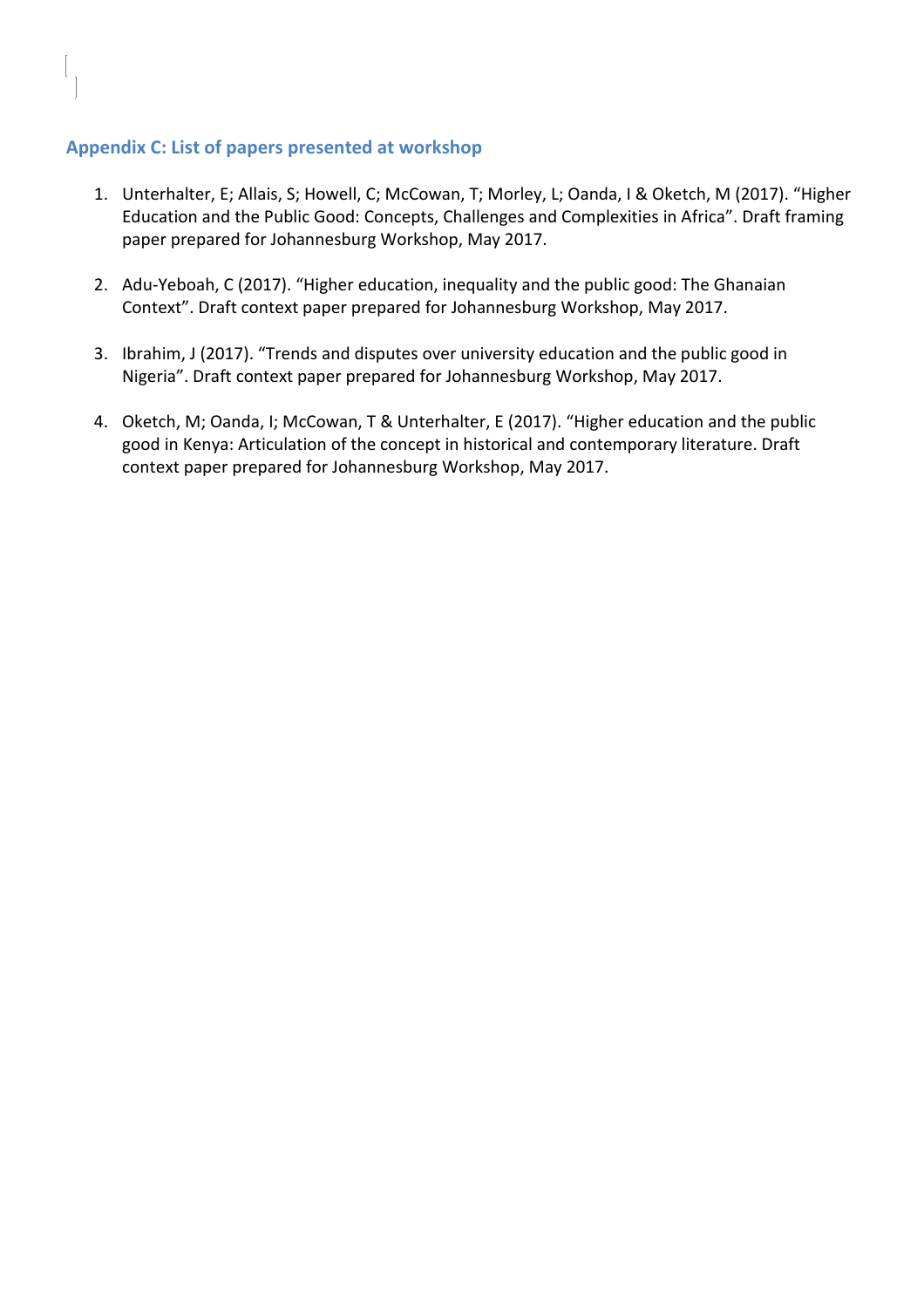# **Appendix D: Stakeholder discussion on potential interviewees in context**

| <b>NIGERIA</b>                                                                                                                                                                                                                                                                                                                        |                                                                                                                                                                                                                                                 |  |
|---------------------------------------------------------------------------------------------------------------------------------------------------------------------------------------------------------------------------------------------------------------------------------------------------------------------------------------|-------------------------------------------------------------------------------------------------------------------------------------------------------------------------------------------------------------------------------------------------|--|
| <b>WHO</b>                                                                                                                                                                                                                                                                                                                            | <b>WHAT</b>                                                                                                                                                                                                                                     |  |
| <b>National institutions</b><br><b>Tertiary Education Fund</b><br><b>National Universities Commission (NUC)</b><br>Committee of Vice-Chancellors (CVC)<br>National Youth Service Corps (NYSC)<br>Individual universities<br>North/South<br>$\bullet$<br>East/West<br>Private/Public<br>Religious/Secular<br>Federal/State<br>Military | Differentiation of the higher education space<br>Friendships among elites and formulations of the public<br>good<br>The geography of location<br><b>Standards</b><br>Corruption and anti-corruption processes<br>Mobility of students and staff |  |
| Student unions                                                                                                                                                                                                                                                                                                                        |                                                                                                                                                                                                                                                 |  |
| Staff unions (lecturers and admin)                                                                                                                                                                                                                                                                                                    |                                                                                                                                                                                                                                                 |  |
| Parents                                                                                                                                                                                                                                                                                                                               |                                                                                                                                                                                                                                                 |  |
| Alumni associations                                                                                                                                                                                                                                                                                                                   |                                                                                                                                                                                                                                                 |  |
| Professional bodies/societies                                                                                                                                                                                                                                                                                                         |                                                                                                                                                                                                                                                 |  |
| <b>Employers</b>                                                                                                                                                                                                                                                                                                                      |                                                                                                                                                                                                                                                 |  |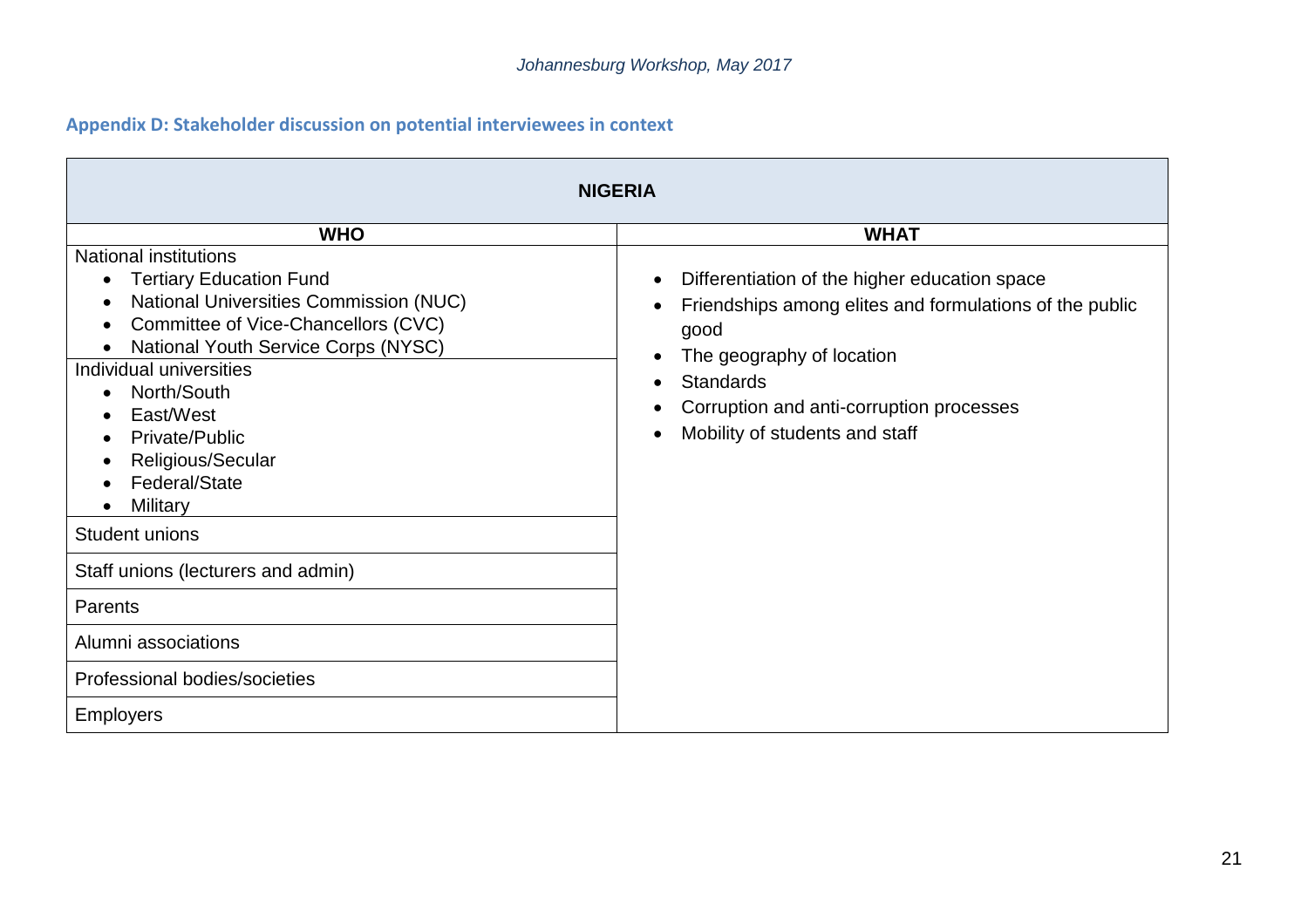| <b>GHANA</b>                                          |                                                                                                                        |  |
|-------------------------------------------------------|------------------------------------------------------------------------------------------------------------------------|--|
| <b>WHO</b>                                            | <b>WHAT</b>                                                                                                            |  |
| <b>National Council for Tertiary Education (NCTE)</b> | Imperative for $60/40$ STEM enrolment $-$ is this achievable                                                           |  |
| <b>National Accreditation Board (NAB)</b>             | etc, what about issues of quality etc.<br><b>Employability of graduates</b>                                            |  |
| Association of Ghana Industries (AGI)                 | Are graduate 'giving back' and what does this mean in the<br>Ghanaian context                                          |  |
| <b>Employers</b>                                      | Knowledge and understanding of key policies                                                                            |  |
| Staff (Faculty and admin)                             | Reasons for going to a university or pursuing higher<br>education study                                                |  |
| <b>Senior Higher School Students</b>                  | Mobility of graduates – within country and leaving country<br>What are the expectations of stakeholders with regard to |  |
| University students                                   | the training of students and what is required?                                                                         |  |
| Unemployed graduates                                  |                                                                                                                        |  |
| Higher education providers (universities)             |                                                                                                                        |  |
| Local communities where universities are based        |                                                                                                                        |  |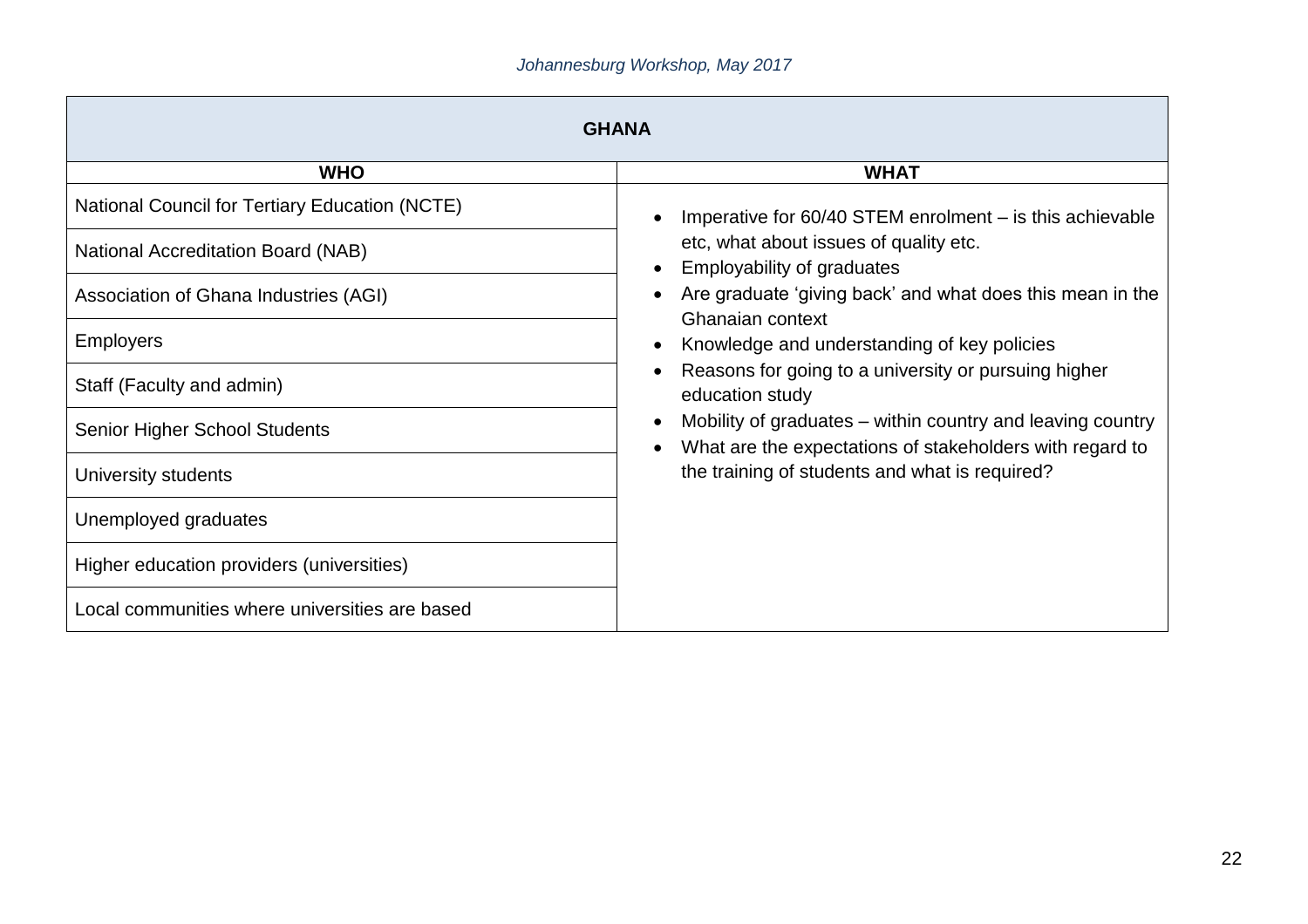| <b>KENYA</b>                                            |                                                                                              |  |
|---------------------------------------------------------|----------------------------------------------------------------------------------------------|--|
| <b>WHO</b>                                              | <b>WHAT</b>                                                                                  |  |
| Kenya Institute of Curriculum Development (KICD)        | Relevance and role of higher education                                                       |  |
| Kenya Private Sector Alliance (KEPSA)                   | Constraints and challenges faced by higher education<br>institutions/higher education sector |  |
| Teacher's Service Commission (TSC)                      | <b>Quality concerns</b>                                                                      |  |
| <b>Heads of schools</b>                                 | Employability of graduates<br>Civic awareness of higher education                            |  |
| Kenya National Union of Teachers (KNUT)                 | Affordability and accessibility of provision<br>Expectations                                 |  |
| Kenya Union of Post-Primary Education Teachers (KUPPET) | Governance and accountability concerns<br>Community engagement                               |  |
| <b>Students</b>                                         |                                                                                              |  |
| <b>Alumni Associations</b>                              |                                                                                              |  |
| Private providers association                           |                                                                                              |  |
| Academic staff union                                    |                                                                                              |  |
| Employers (state and private)                           |                                                                                              |  |
| Civil society                                           |                                                                                              |  |
| Ministry of Higher Education                            |                                                                                              |  |
| <b>Regulatory bodies</b>                                |                                                                                              |  |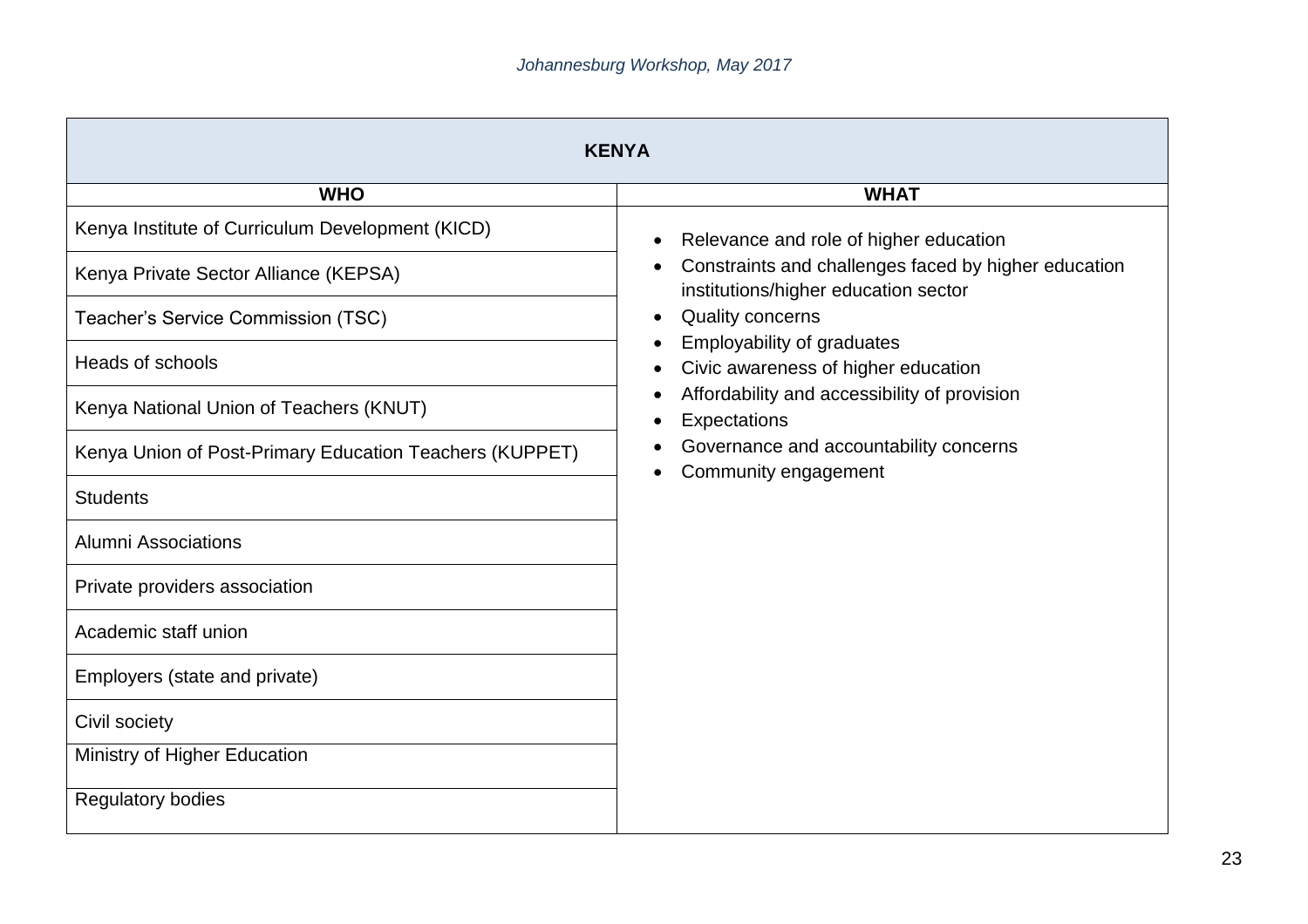| Professional associations/bodies                          |  |
|-----------------------------------------------------------|--|
| <b>TVET</b> authority                                     |  |
| Kenya Universities and Colleges Placement Service (KUCPS) |  |
| <b>Commission for University Education (CUE)</b>          |  |
| <b>VCs Forum</b>                                          |  |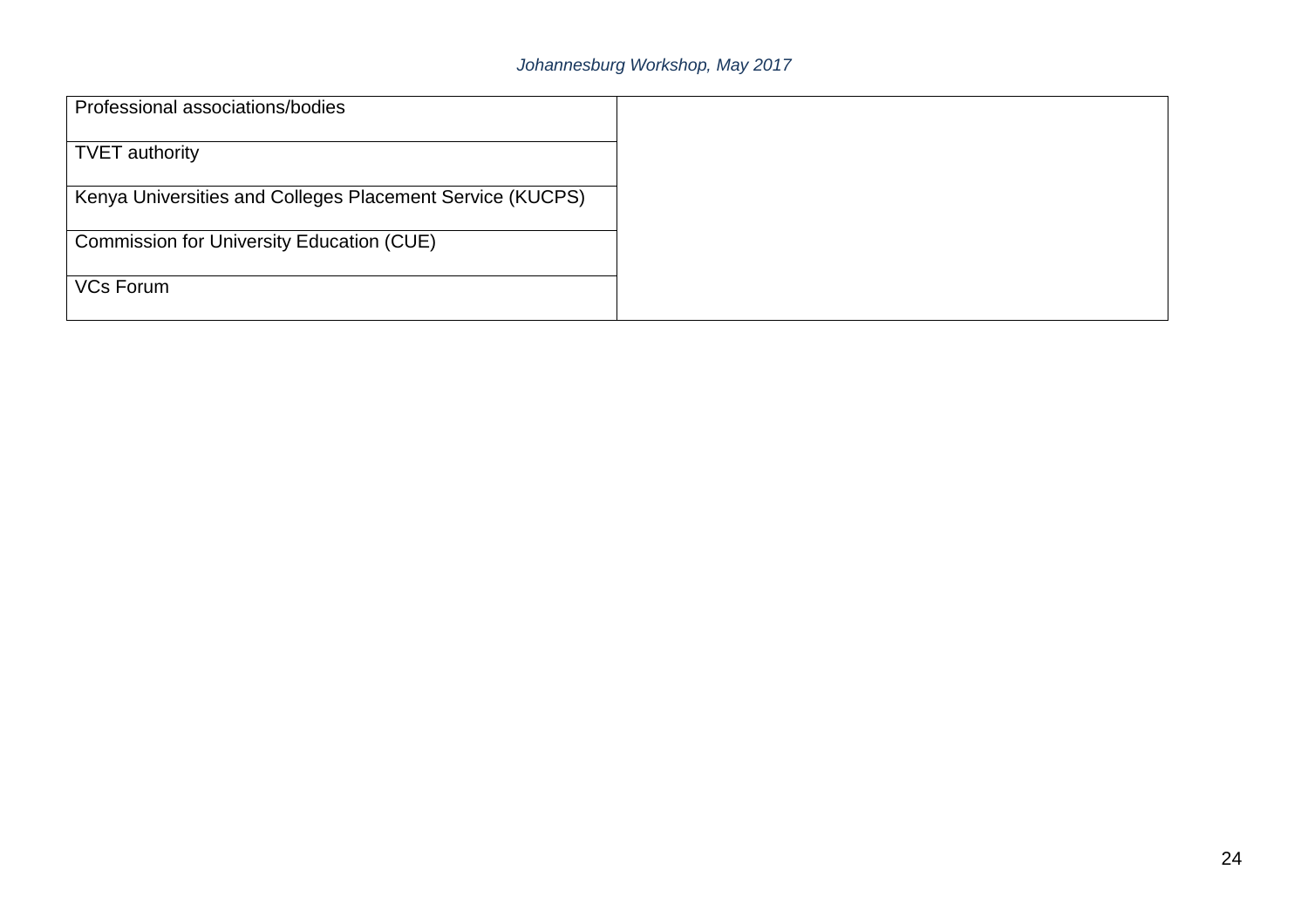| <b>SOUTH AFRICA</b>                                                                                                                                                                                                                                                                                                                                                                                                                                  |                                                                                                                                                                                                                                                                                                                                                                                                                                                                                                                                                      |  |
|------------------------------------------------------------------------------------------------------------------------------------------------------------------------------------------------------------------------------------------------------------------------------------------------------------------------------------------------------------------------------------------------------------------------------------------------------|------------------------------------------------------------------------------------------------------------------------------------------------------------------------------------------------------------------------------------------------------------------------------------------------------------------------------------------------------------------------------------------------------------------------------------------------------------------------------------------------------------------------------------------------------|--|
| <b>WHO</b>                                                                                                                                                                                                                                                                                                                                                                                                                                           | <b>WHAT</b>                                                                                                                                                                                                                                                                                                                                                                                                                                                                                                                                          |  |
| <b>Students</b><br>Enrolled (national student organisations)<br>Graduates<br>Unemployed graduates association                                                                                                                                                                                                                                                                                                                                        | Success vs massification imperatives<br>$\bullet$<br><b>Employability of graduates</b><br>Why are universities important?                                                                                                                                                                                                                                                                                                                                                                                                                            |  |
| Local communities<br><b>Employers organisations</b>                                                                                                                                                                                                                                                                                                                                                                                                  | What are stakeholders proud of in terms of cultural<br>$\bullet$<br>inheritance?<br>What kind of graduate attributes are needed?                                                                                                                                                                                                                                                                                                                                                                                                                     |  |
| Civil society                                                                                                                                                                                                                                                                                                                                                                                                                                        | What kind of knowledge do students (other role players)<br>expect to receive from university/expect the university to                                                                                                                                                                                                                                                                                                                                                                                                                                |  |
| <b>Policy Makers</b><br>Council on Higher Education (CHE)<br>Department of Higher Education and Training (DHET)<br>South African Qualifications Authority (SAQA)<br>National Research Foundation (NRF)<br>$\bullet$<br>Department of Science and Technology (DST)<br><b>National Planning Commission (NPC)</b><br><b>National Treasury</b><br>Human Resource Development Council of South Africa (HRDC)<br>University managers<br>Academics<br>Media | impart?<br>What do stakeholders value about university education?<br>What is the public good in context of neo-liberalism and<br>$\bullet$<br>impact on the university?<br>What kind of curriculum/pedagogy is needed?<br>$\bullet$<br>Issues of de-colonisation<br>$\bullet$<br>Barriers to gaining access to higher education<br>Pervasive inequalities and impact on, for example, skills set<br>of undergraduates<br>How do you measure critical thinking and learning skills<br>outside the classroom?<br>Policy goals, expectations and vision |  |
| Professional bodies/councils                                                                                                                                                                                                                                                                                                                                                                                                                         |                                                                                                                                                                                                                                                                                                                                                                                                                                                                                                                                                      |  |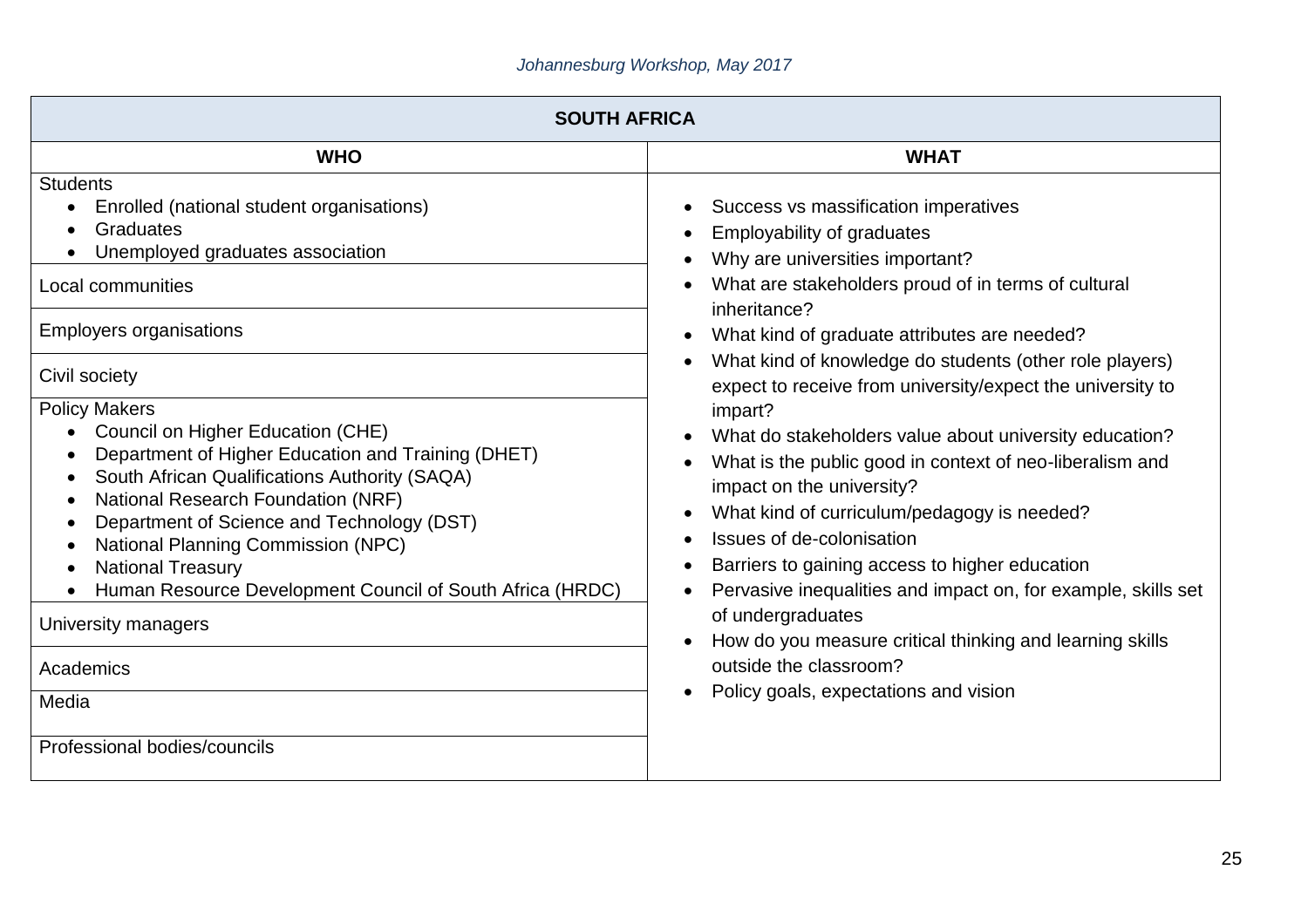### **Appendix E: Guidelines for selection of interviewees**

Following from the discussion at the workshop on informing the research process, this document synthesises the country discussions on who needs to be targeted in the interview process and the key issues that need to be explored with the interviewees. The specifics of these for each country that were discussed at the Stakeholder Workshop are also included in the table that follows.

## **Strategic approach to selection of interviewees (depth vs breadth)**

Given the limitations in budget and time we need to be strategic in the interview process and identify those people who we feel can contribute the most to the aims and objectives of the project. This means that at times we may need to sacrifice breadth (e.g. we may not be able to speak to all the relevant civil society structures) and focus on structures that are representative of, or bring together, particular stakeholders (e.g unions, relevant associations etc). Overall it is recommended that we keep the sample of interviewees to no more than 20 interviews (this may include focus groups with, for example, group of academics).

### **Balancing alignment across countries with specifics of context**

A key challenge for the project is balancing the need to create opportunities for cross-country comparisons across the data AND to ensure that we are sensitive to and alert to important issues in the context that have relevance for the project. It is suggested that we work towards an interview schedule that consists of a set of common questions for all countries and some key constituencies that will be interviewed in all countries. However, for each group of key thematic questions, country research teams should consider what issues/concerns they would like to probe that are specific to their context and important to explore with the interviewee(s).

### **Selection of interviewees**

The following emerged as the key stakeholders that we need to try and reach through the data collection process. As already noted we should try and keep the number to 20 (where adjustments need to be made for context we should still try to keep within these limits).

| <b>Key constituency</b>           | <b>Issues for countries to consider</b>         |
|-----------------------------------|-------------------------------------------------|
| Government (higher education) X 2 | The situation will be different in each country |
| interviews                        | but the intention would be to interview the     |
| • Political head                  | person who is the political head in the         |
|                                   | country responsible for higher education (so    |
|                                   | could be Minister of Higher Education or        |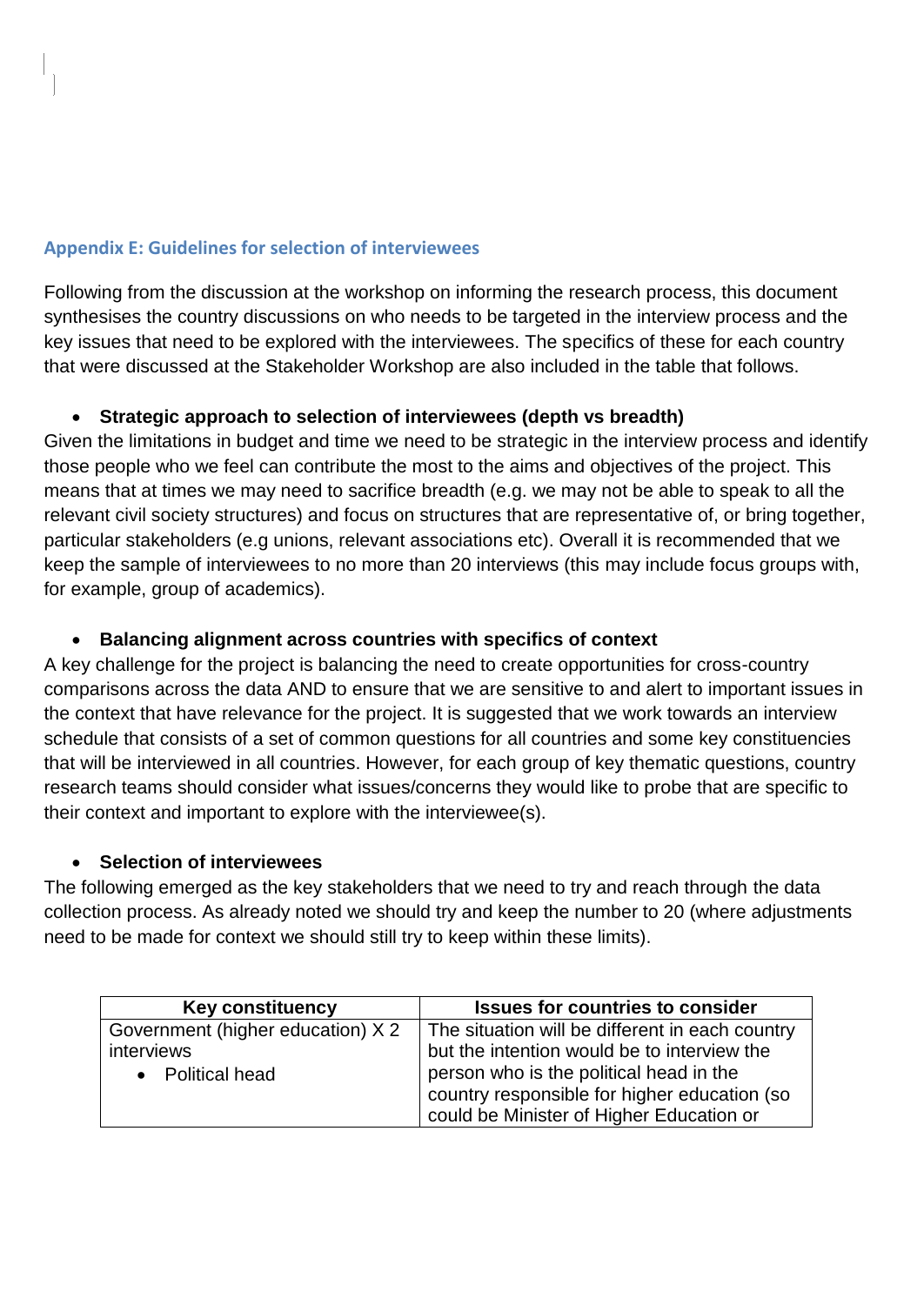| Administrative/management                     | maybe Minister of Education) and the person                                                          |
|-----------------------------------------------|------------------------------------------------------------------------------------------------------|
| head                                          | that managers the higher education system                                                            |
|                                               | (that is, the most senior civil servant                                                              |
|                                               | responsible for higher education)                                                                    |
| Academic/university leaders X 4<br>interviews | Selecting only 4 is going to be difficult in each<br>of the countries as there are likely to be many |
|                                               | good possibilities to approach. It is suggested                                                      |
|                                               | that an important group here would be                                                                |
|                                               | head/chairperson of the Vice Chancellor's                                                            |
|                                               | (VCs) association and then two additional                                                            |
|                                               | VCs. Where there is a strong private sector                                                          |
|                                               | presence it may be good to try and get one                                                           |
|                                               | VC from a private university and one from a                                                          |
|                                               | public university. In each of the countries                                                          |
|                                               | there may be other variables that may be                                                             |
|                                               | important to consider such as geographical                                                           |
|                                               | location, institutional size, history, student                                                       |
|                                               | demographics etc. The main intention here                                                            |
|                                               | would be to get people (as representative as                                                         |
|                                               | possible of the sector) who are actively                                                             |
|                                               | involved in running universities and thus to                                                         |
|                                               | explore the extent to which the public good                                                          |
|                                               | comes into their strategic thinking and the                                                          |
|                                               | kinds of challenges they may be facing.                                                              |
| Employers X 4 interviews                      | Taken the breadth of this sector it will be                                                          |
|                                               | important to try and target<br>organisations/associations that represent or                          |
|                                               | bring together people involved in key areas of                                                       |
|                                               | the private sector that make a major                                                                 |
|                                               | contribution to the economy and preferably                                                           |
|                                               | ones that are interested in and concerned                                                            |
|                                               | with issues around higher education.                                                                 |
|                                               | Similarly, in all countries some key public                                                          |
|                                               | sector employment organisations would be                                                             |
|                                               | important – say in education and health.                                                             |
| Regulatory body X 1 interview                 | In each of the countries there may be a                                                              |
|                                               | number of regulatory bodies that have some                                                           |
|                                               | connection to higher education. However,                                                             |
|                                               | here it will be important to target the body                                                         |
|                                               | that plays the greatest/overarching role in                                                          |
|                                               | relation to the regulation/direction/quality                                                         |
|                                               | assurance of higher education.                                                                       |